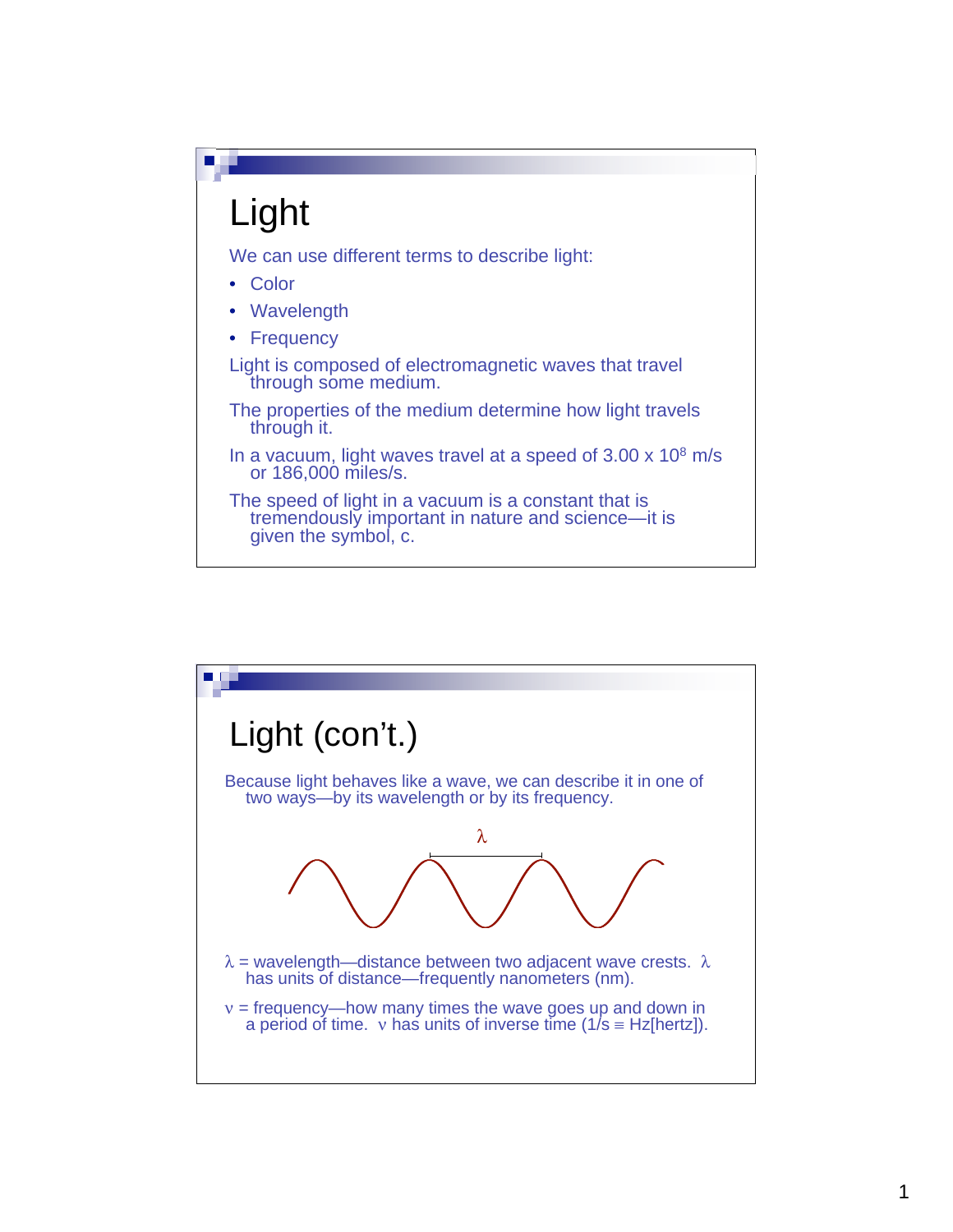

| <b>Examples</b>                                                                                                                                                               |
|-------------------------------------------------------------------------------------------------------------------------------------------------------------------------------|
| Diode laser pointer: $\lambda = 670$ nm<br>670 nm = 670 x 10 <sup>-9</sup> m                                                                                                  |
| $v = \frac{c}{\lambda} = \frac{3.00 \times 10^8 \text{ m s}^{-1}}{670 \times 10^9 \text{ m}} = 4.48 \times 10^{14} \text{ Hz}$                                                |
| $v = 4.3 \times 10^{13}$ Hz                                                                                                                                                   |
| $\lambda = \frac{c}{v} = \frac{3.00 \times 10^8 \text{ m s}^{-1}}{4.3 \times 10^{13} \text{ s}^{-1}} = 6.98 \times 10^{-6} \text{ m} = 6.98 \ \mu \text{m} = 6980 \text{ nm}$ |
|                                                                                                                                                                               |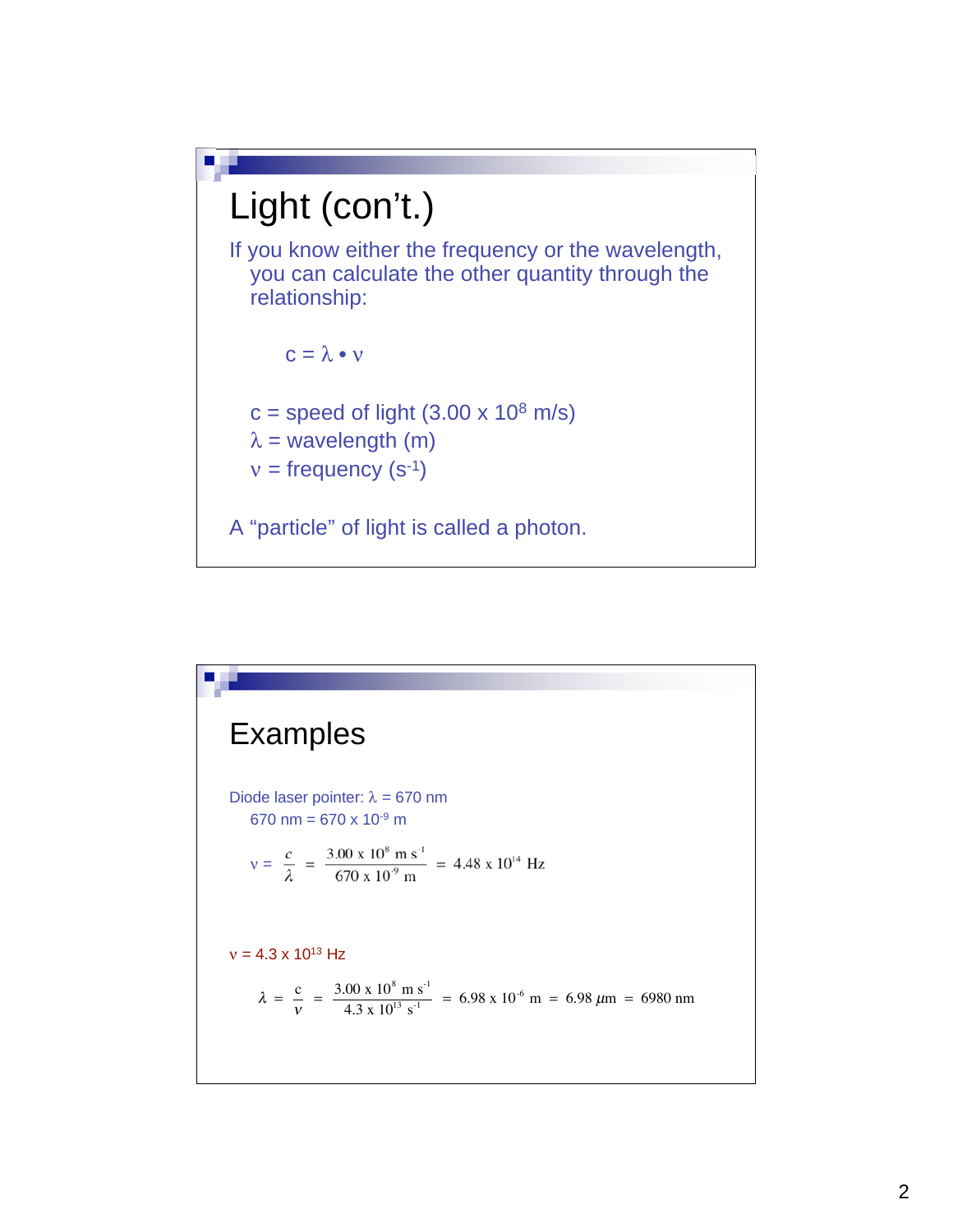

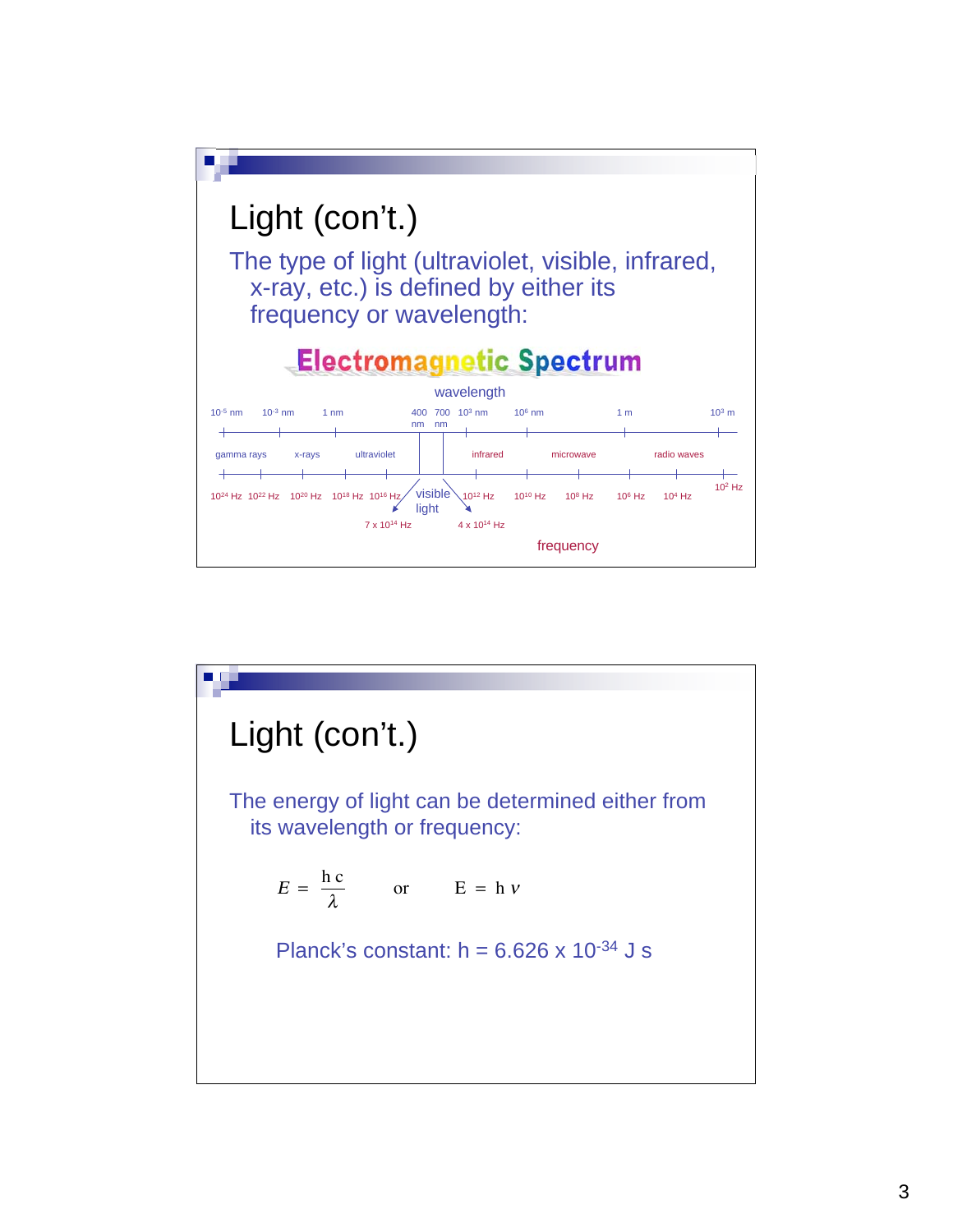

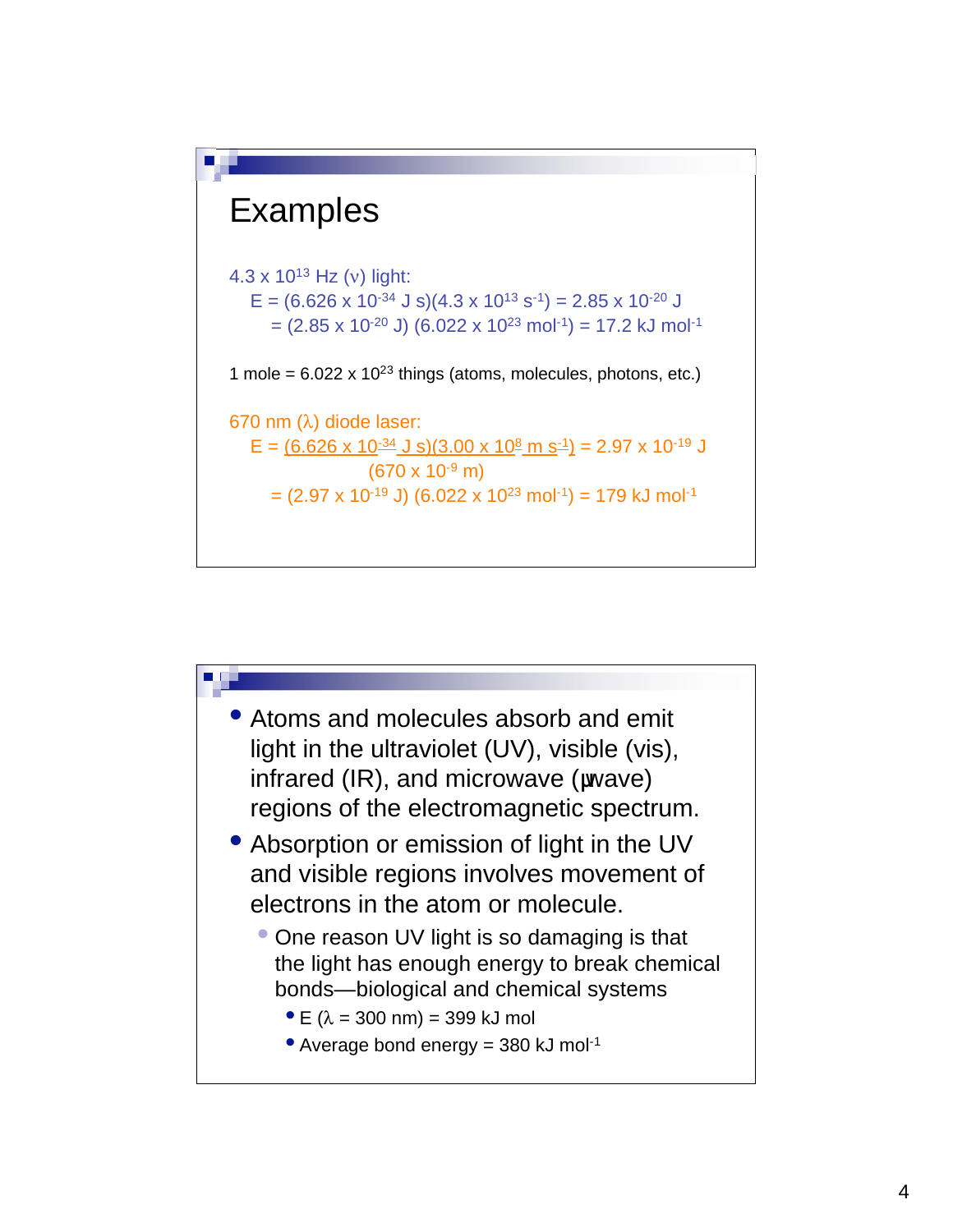

Hydrogen Atom Spectrum  $\frac{1}{\lambda}$  =  $\frac{v}{c}$  = R<sub>H</sub> $\left(\frac{1}{4^2} - \frac{1}{n^2}\right)$  $\sqrt{2}$ ⎝  $\Big), \qquad \mathbf{R}_{\mathrm{H}} = 1.0974 \times 10^7 \mathrm{m}^{-1}, \qquad \mathrm{n} = 2, 3, 4, ...$ The Lyman Series was found to obey the formula:  $\frac{1}{\lambda}$  =  $\frac{v}{c}$  = R<sub>H</sub> $\left(\frac{1}{1^2} - \frac{1}{n^2}\right)$  $\sqrt{2}$ ⎝  $\Big), \quad R_H = 1.0974 \times 10^7 \text{ m}^{-1}, \quad n = 2, 3, 4, ...$  $\frac{1}{\lambda}$  =  $\frac{v}{c}$  = R<sub>H</sub> $\left(\frac{1}{3^2} - \frac{1}{n^2}\right)$  $\sqrt{2}$ ⎝  $\Big), \qquad \mathcal{R}_{\rm H} = 1.0974 \times 10^7 \; \text{m}^{-1}, \qquad \text{n} = 2, 3, 4, ...$ The Paschen Series was found to obey the formula: The Brackett Series was found to obey the formula: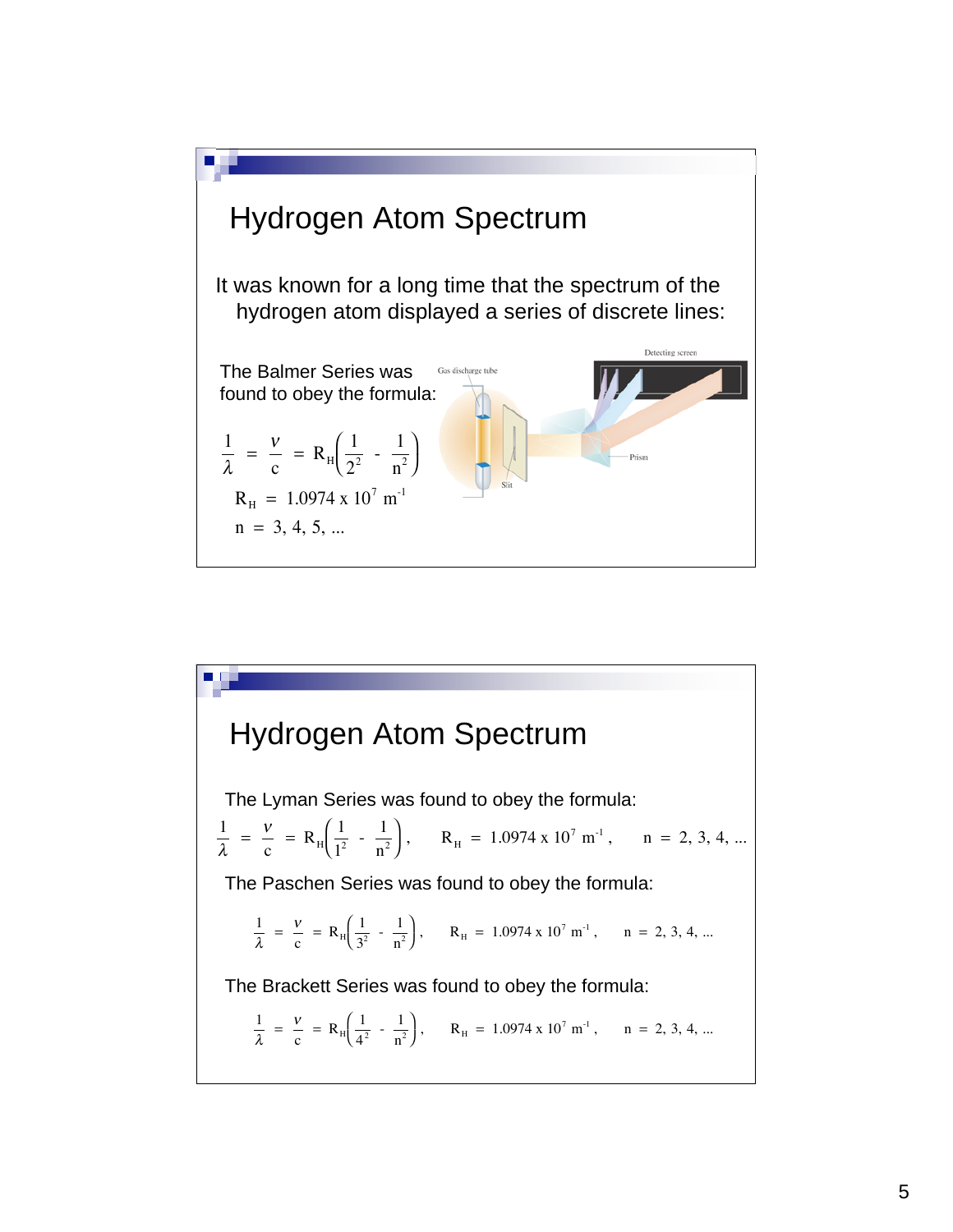

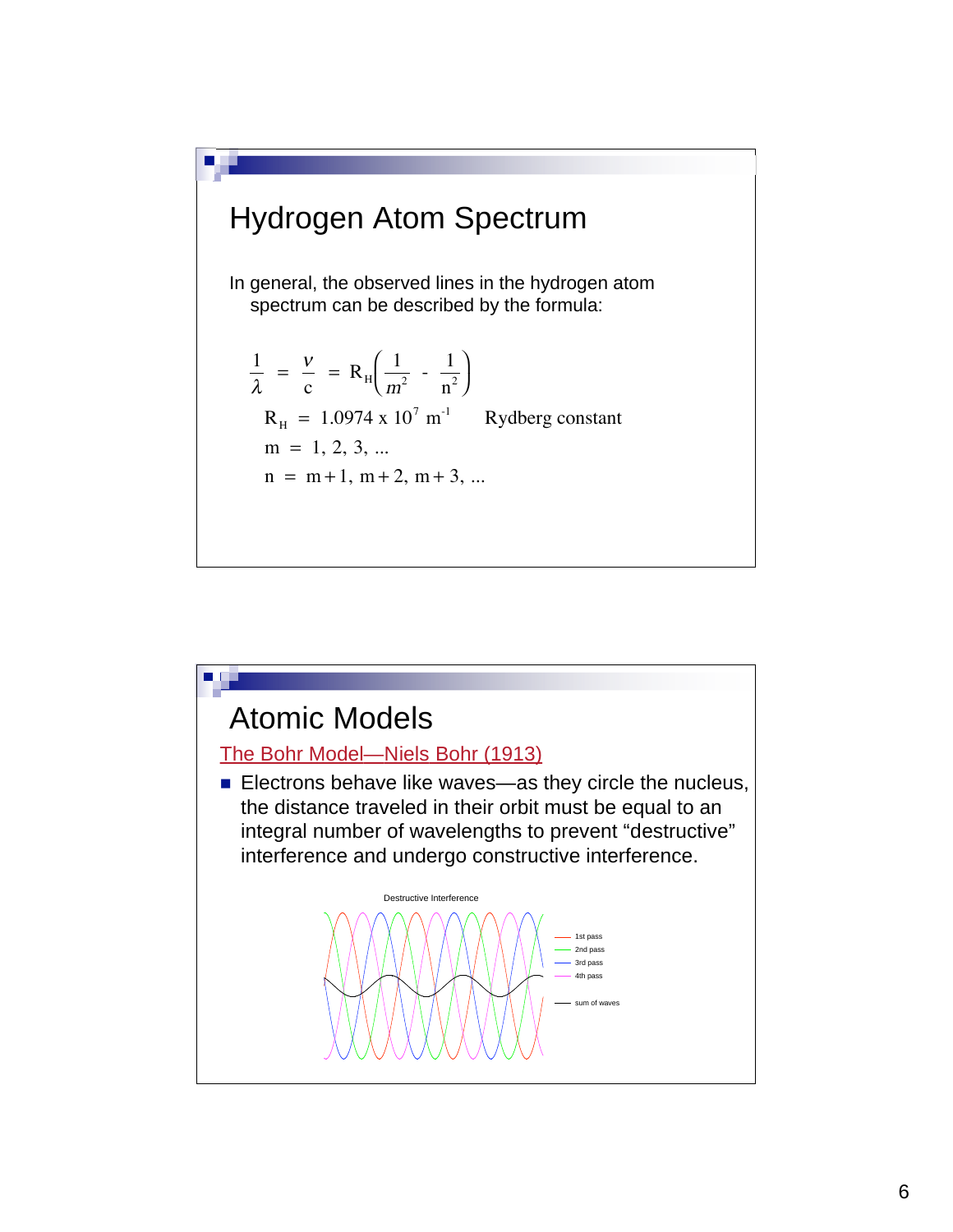

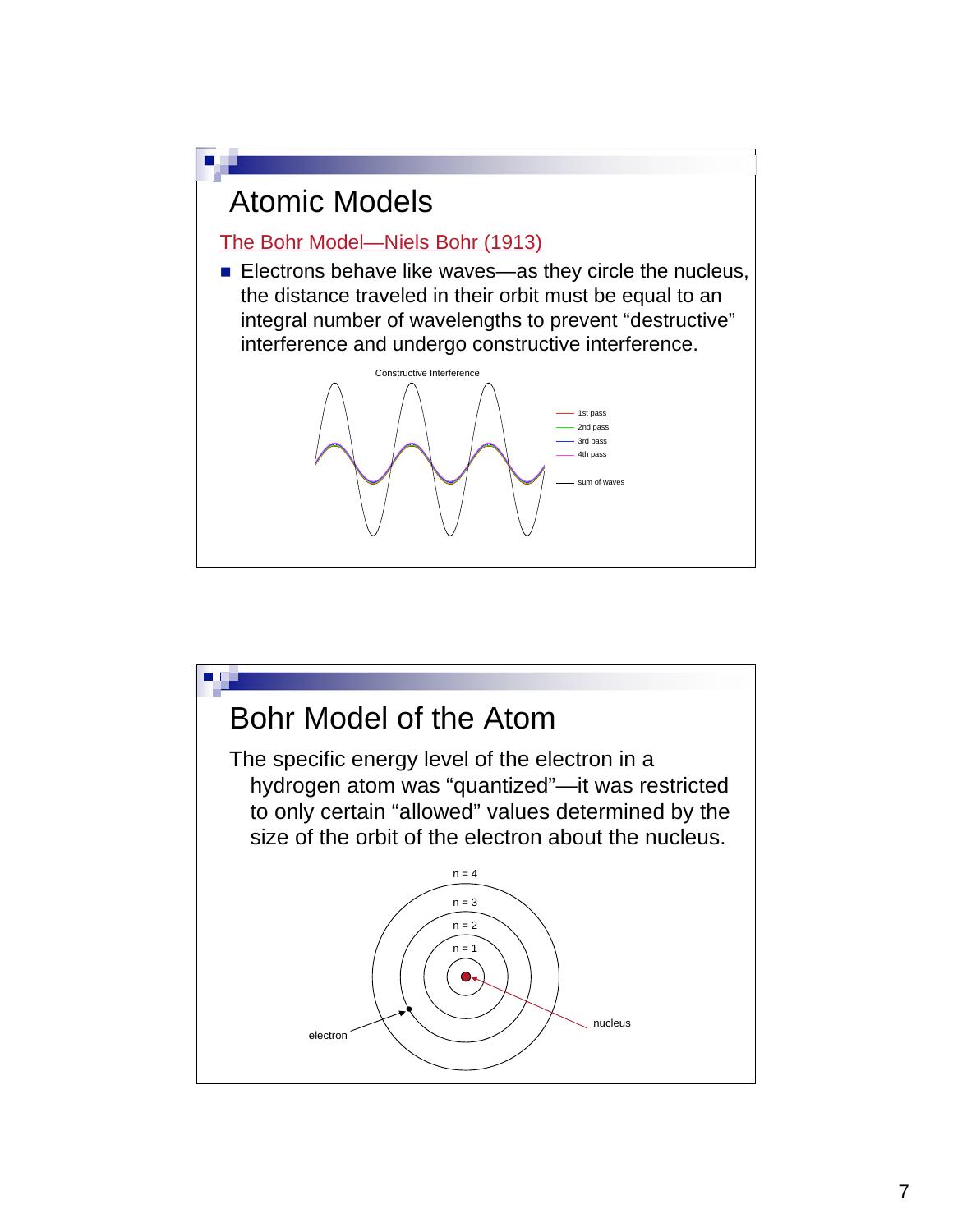

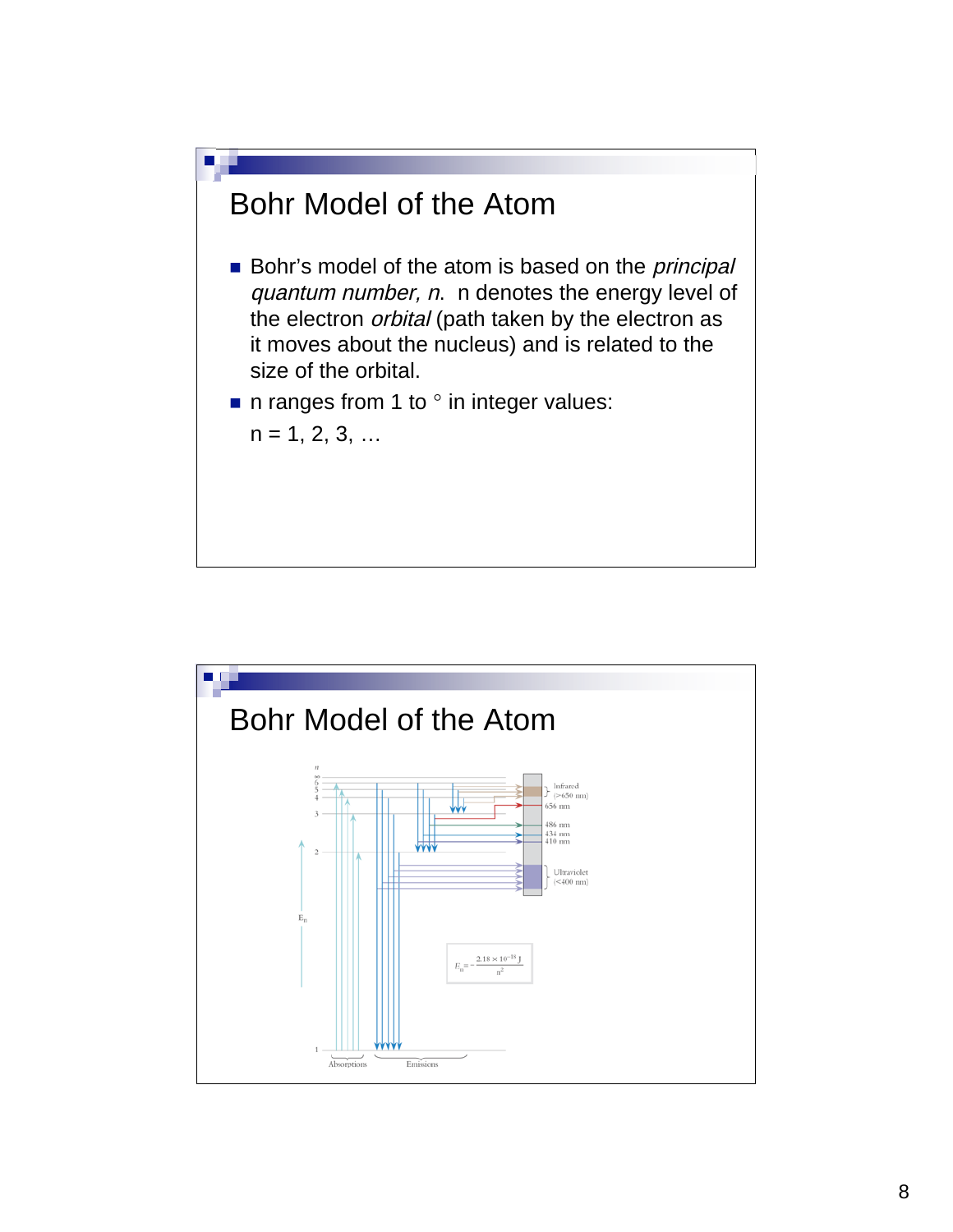

# Modern Model of the Atom - Azimuthal quantum number  $(ℓ)$  describes the shape of the orbital.  $l = 0, 1, 2, ..., n-1$ The value of  $\ell$  corresponds to a specific *orbital* letter and associated orbital shape:  $l = 0$  s  $l = 1$  p  $l = 2$  d  $l = 3$  f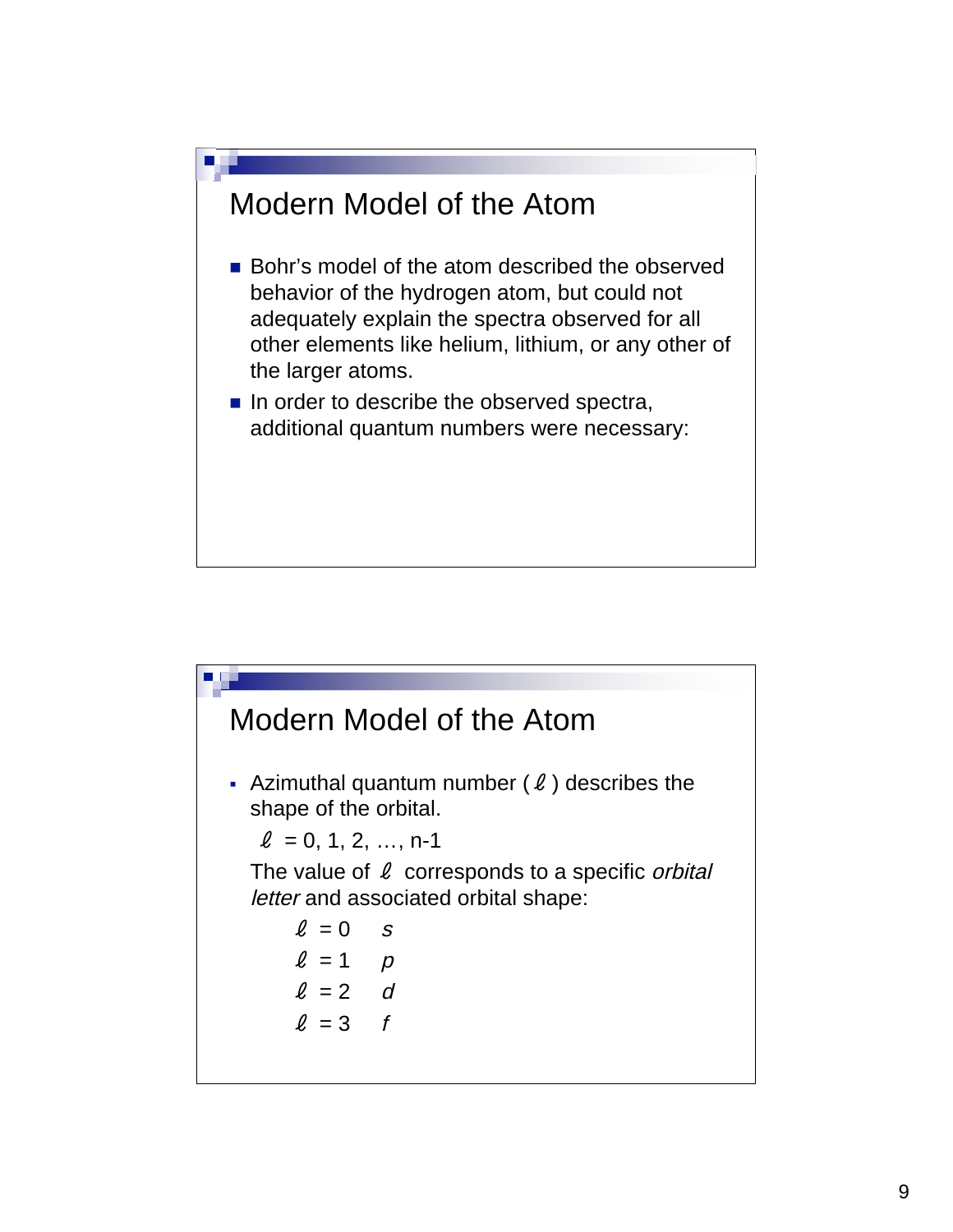

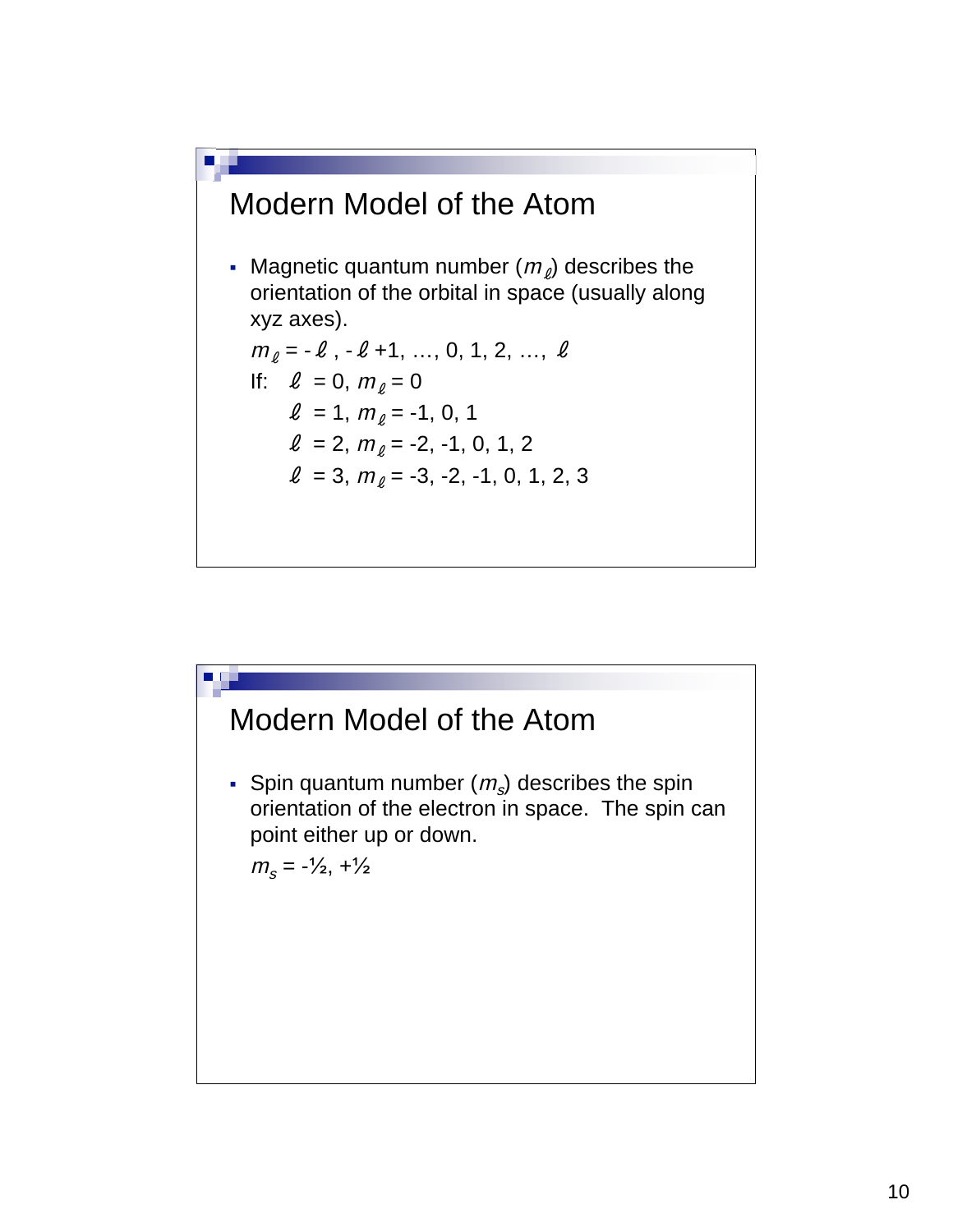### Electron Orbital Shapes

- Because of the Uncertainty Principle and the wave-like behavior of electrons in the atom, it is incorrect to think of electrons as being found at a specific location at a specific time while orbiting the nucleus.
- We think instead in terms of the probability of finding the electron at a specific location. The probability of finding the electron as a function of radius and angle is often referred to as its *electron* density. Typically, the electron density designates that region surrounding the nucleus with a 90% probability of finding the electron.

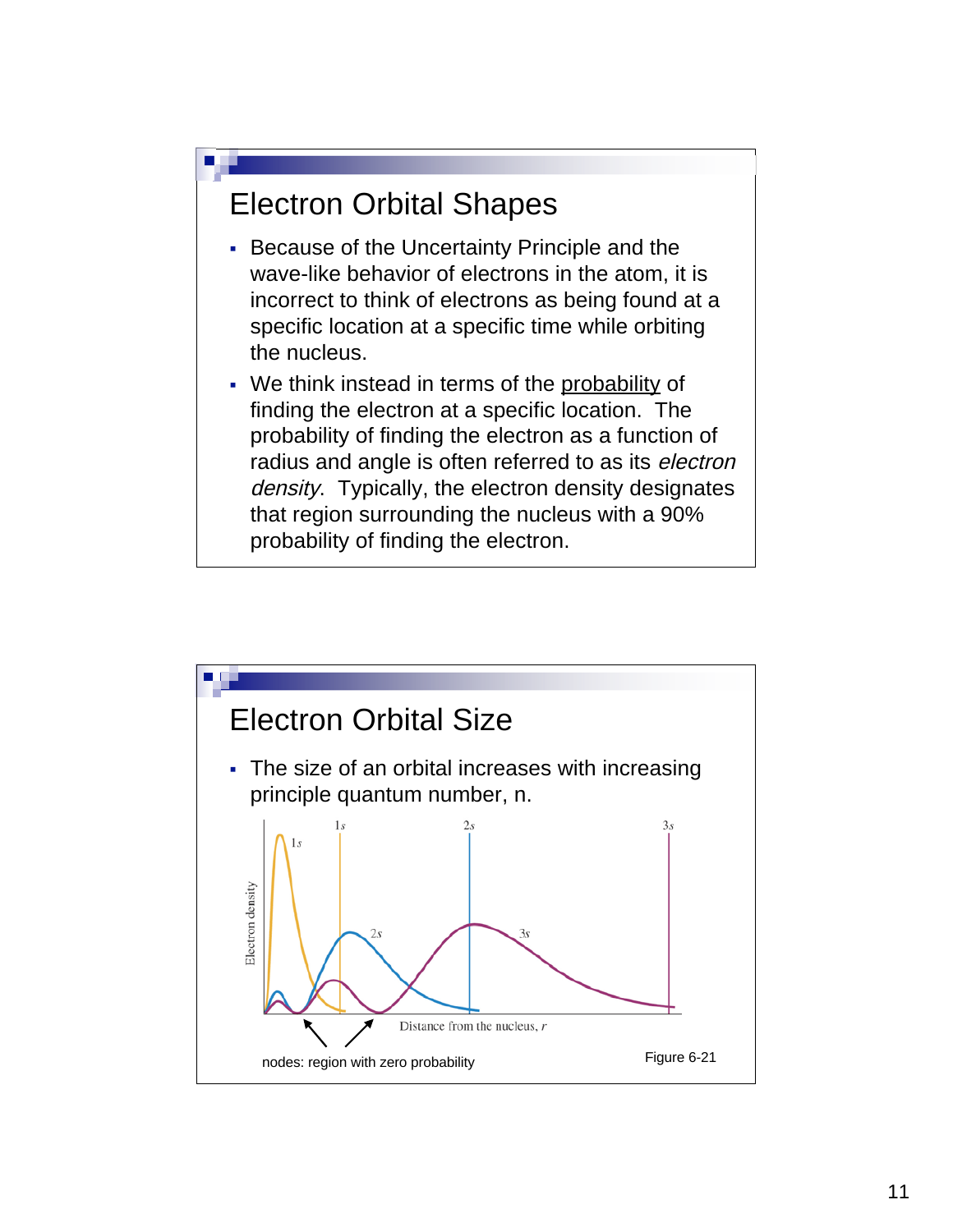

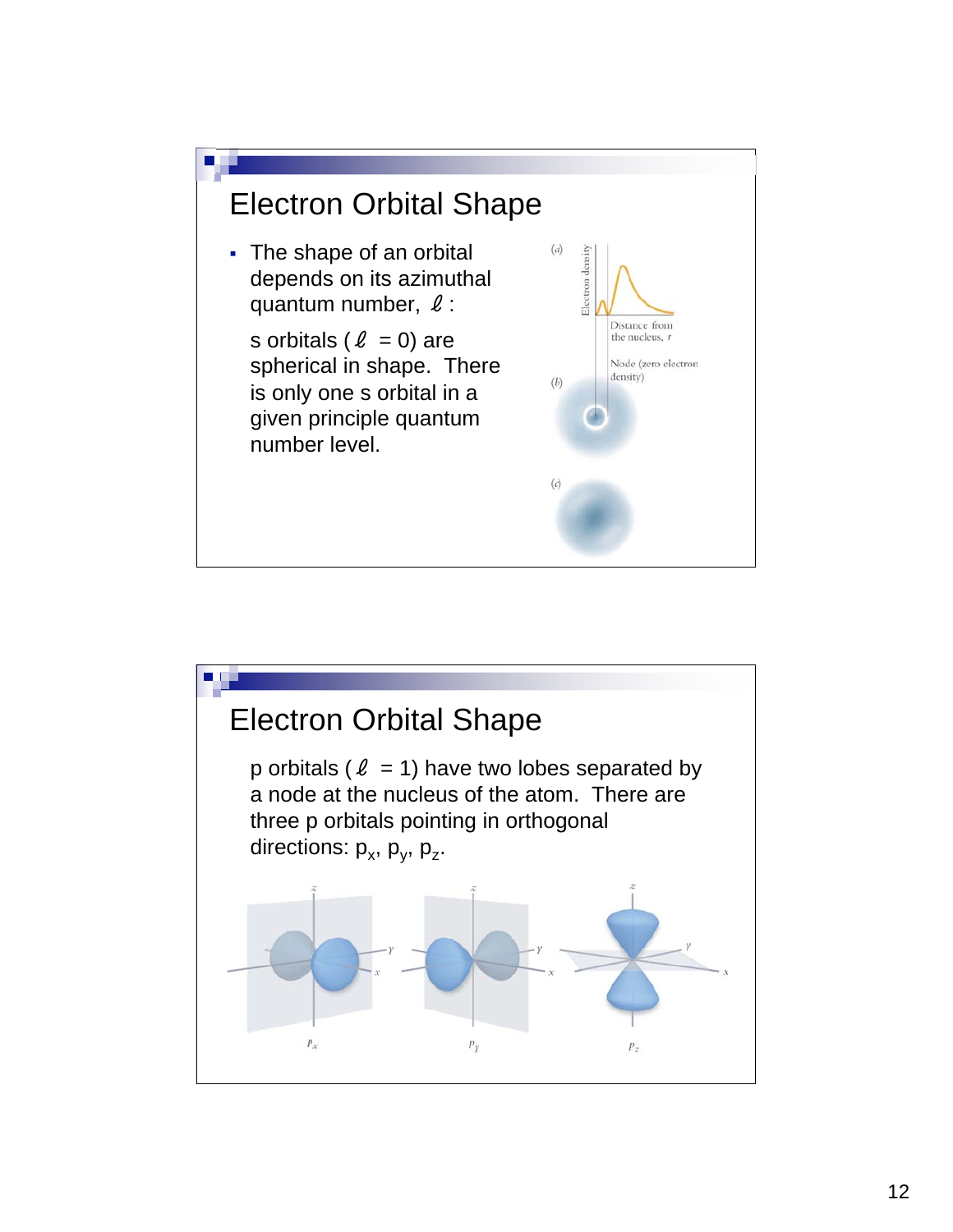

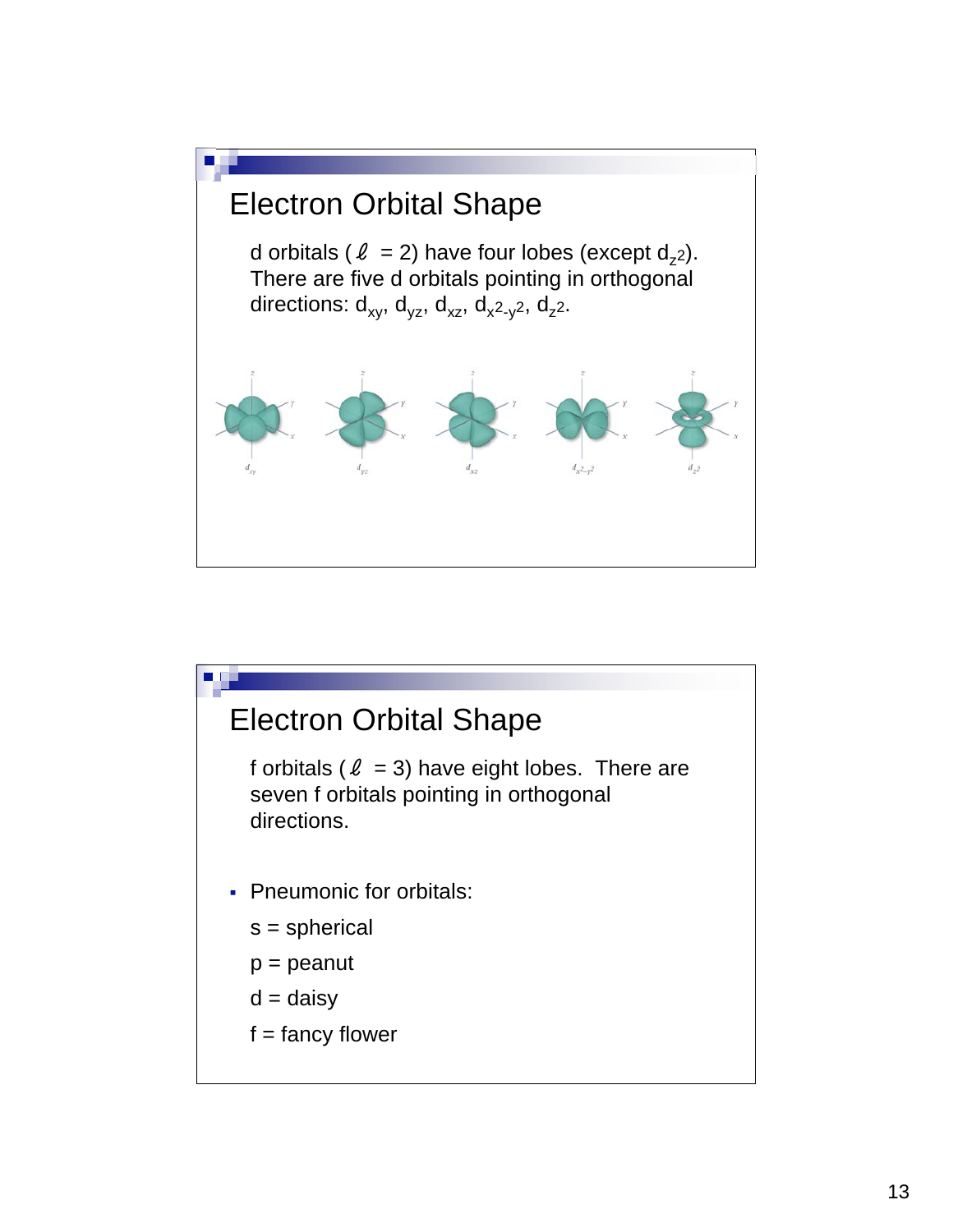

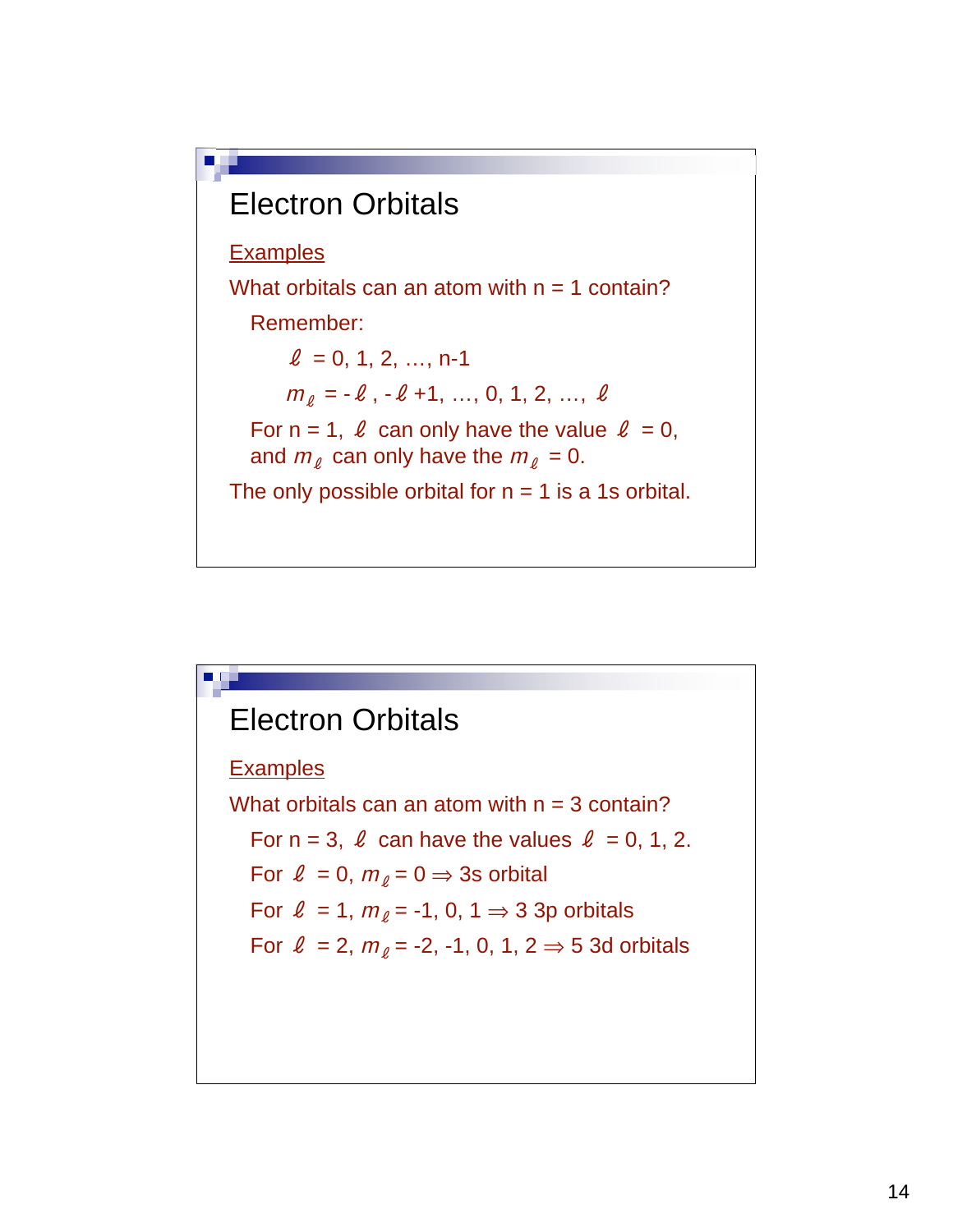

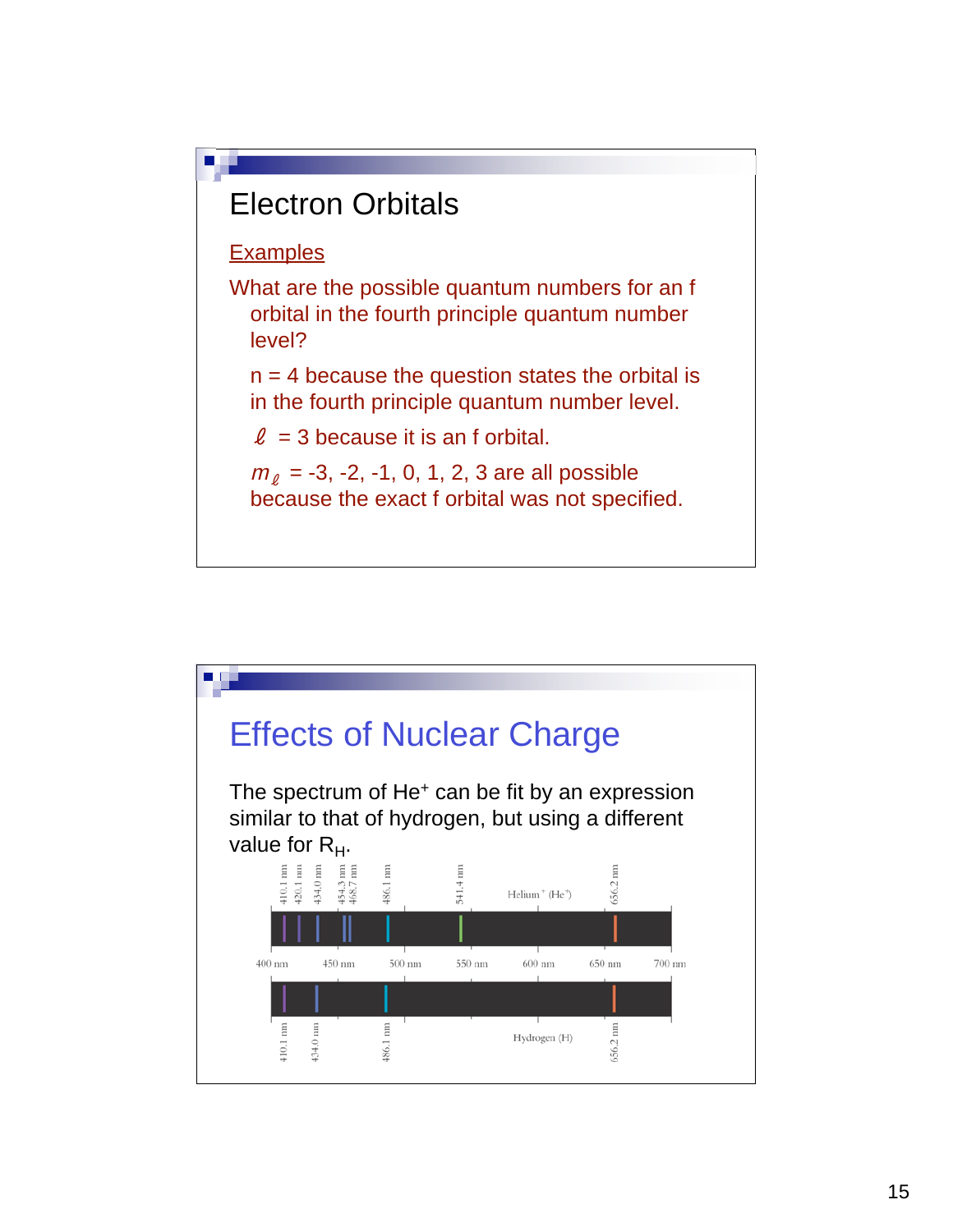## Effects of Nuclear Charge

$$
\frac{1}{\lambda} = \frac{v}{c} = R_H \frac{\left(1}{\mu^2} - \frac{1}{n^2}\right) \frac{R_H (He^+) = 4.387 \times 10^7 \text{ m}^{-1}}{R_H (H) = 1.097 \times 10^7 \text{ m}^{-1}}
$$

hold the electron of He<sup>+</sup> more closely to the nucleus instead of one for it atom. The stronger<br>electrostatic interaction of the +2 nuclear charge two species is that He+ contains two protons in the He<sup>+</sup> ion, like hydrogen atom, has only one electron orbiting the nucleus. The difference between the nucleus instead of one for H atom. The stronger nucleus and shifts the spectrum of He+.

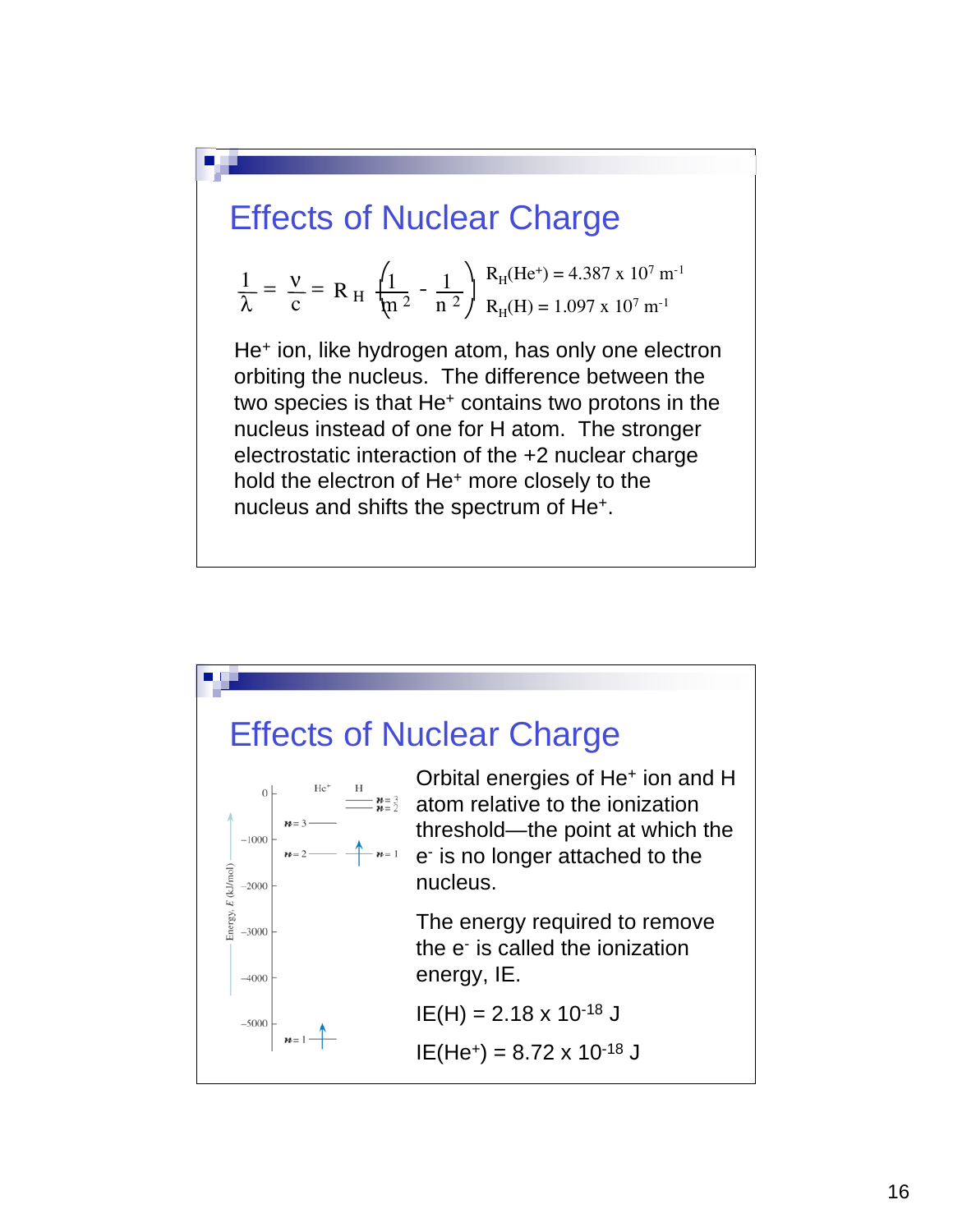

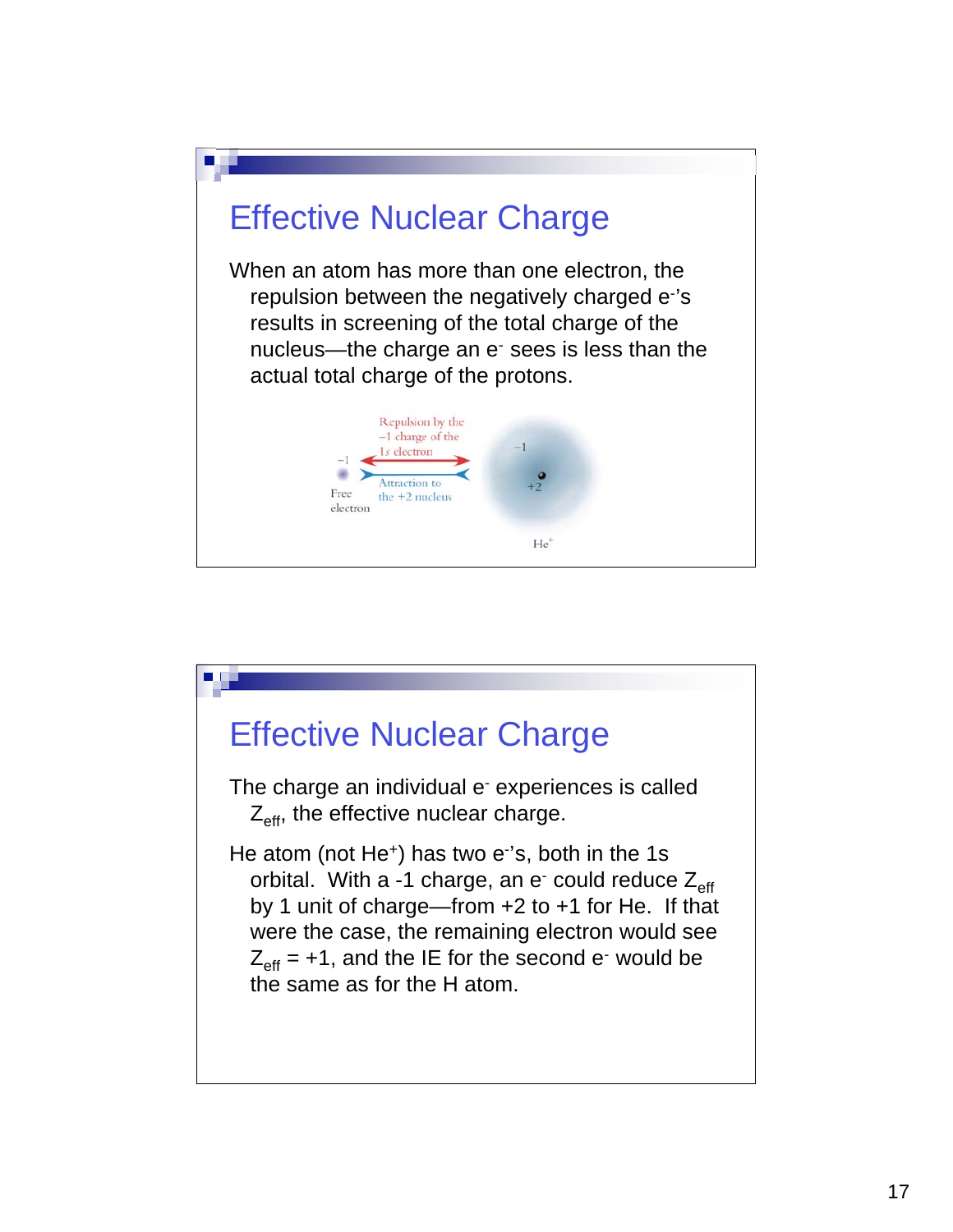

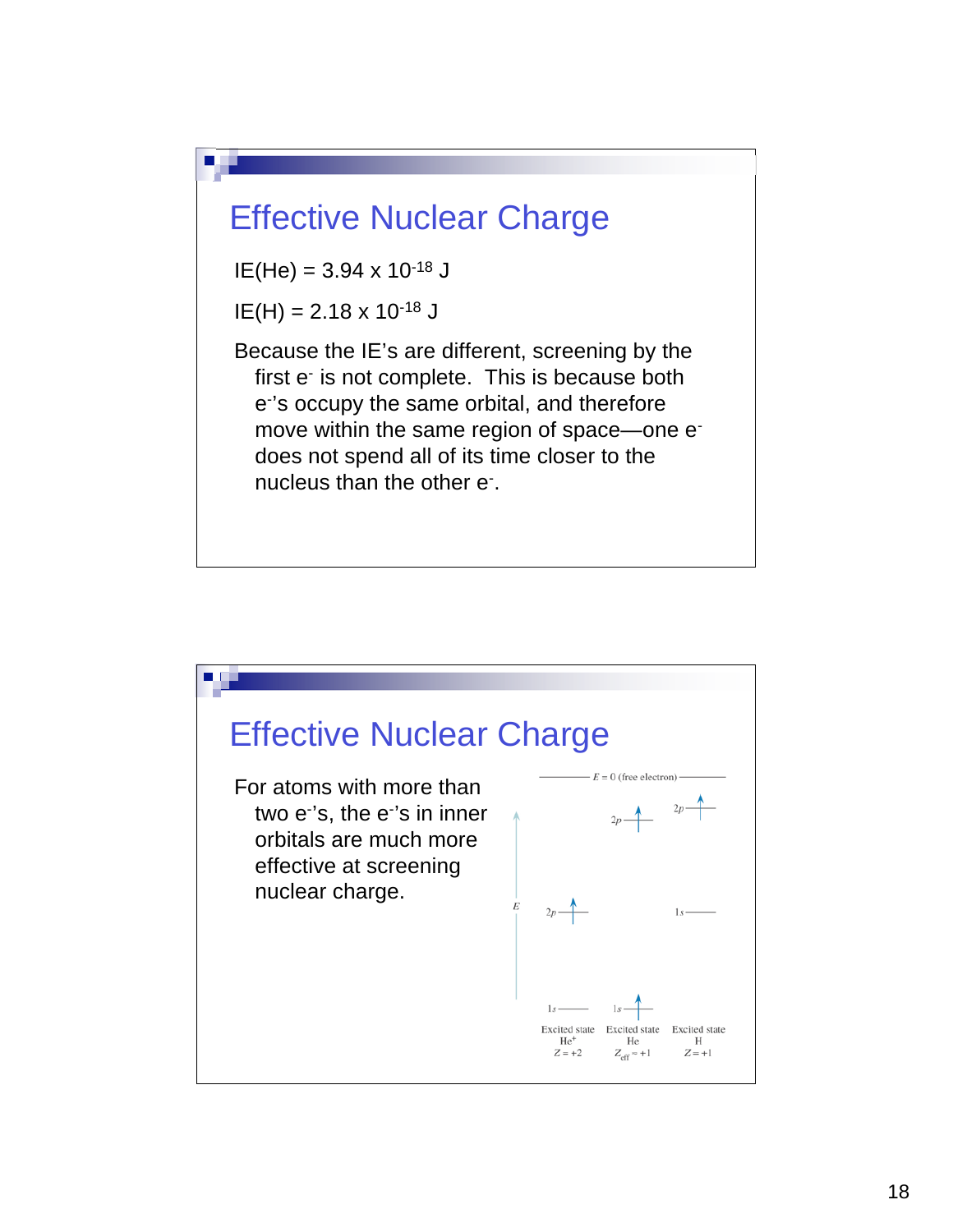

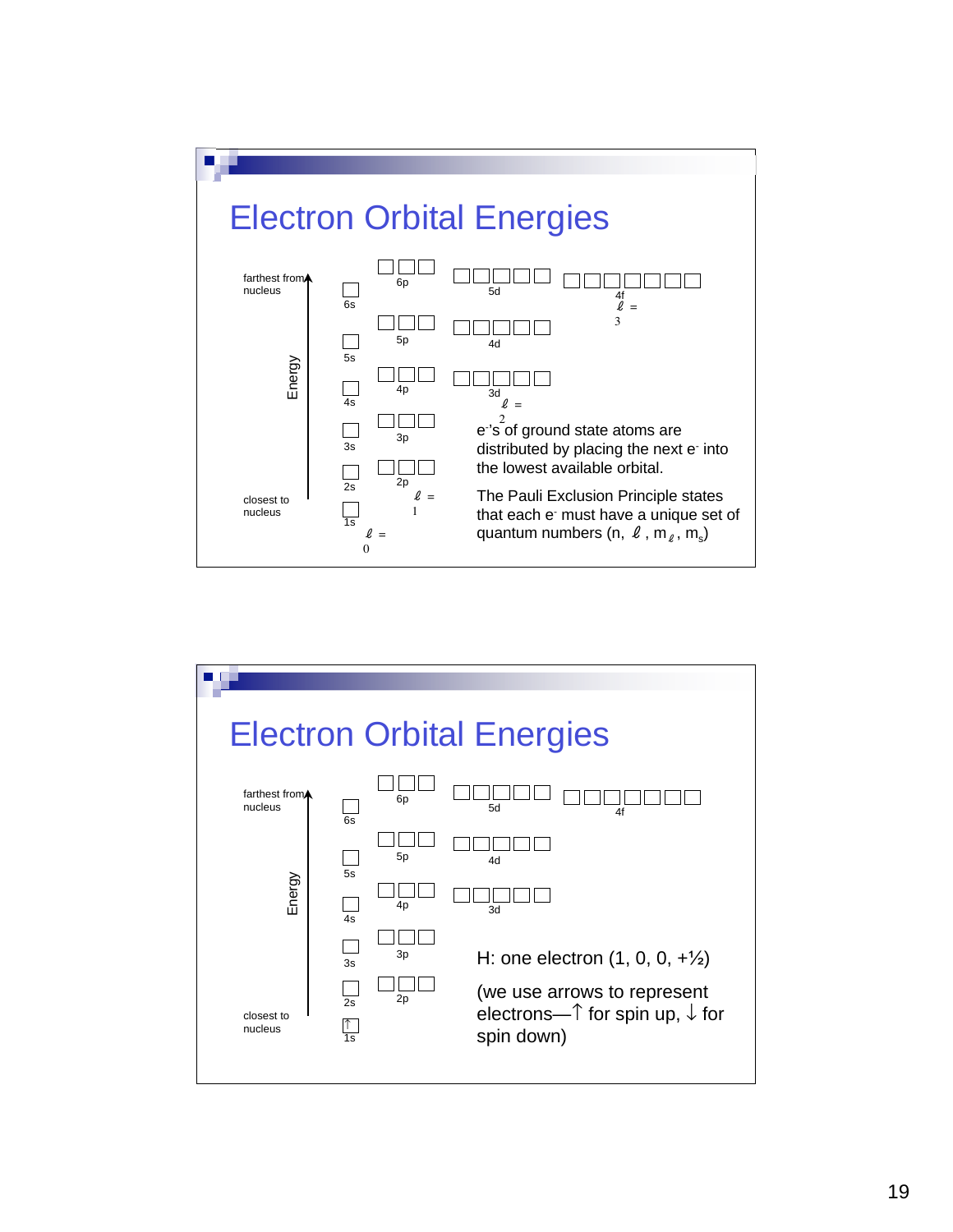

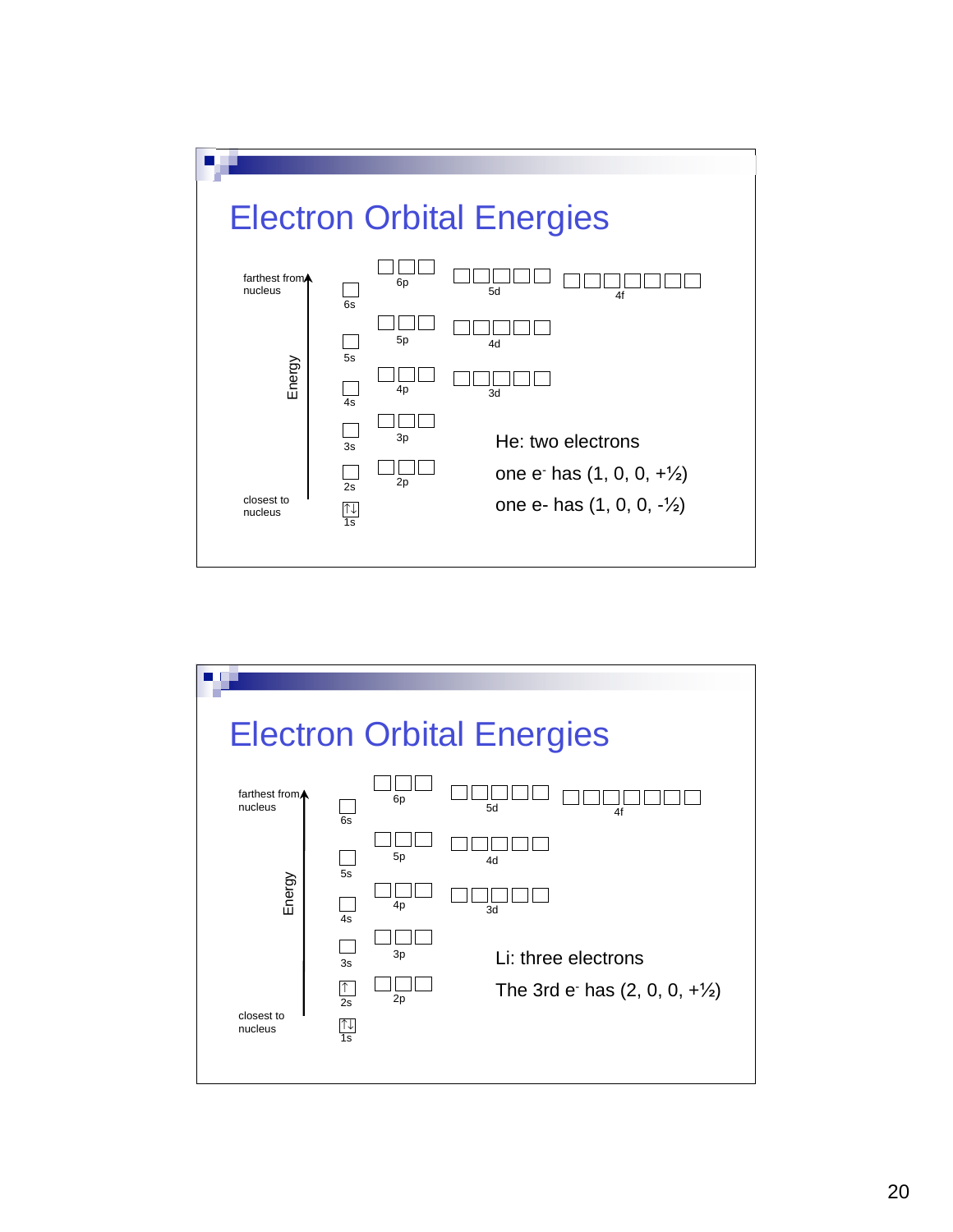

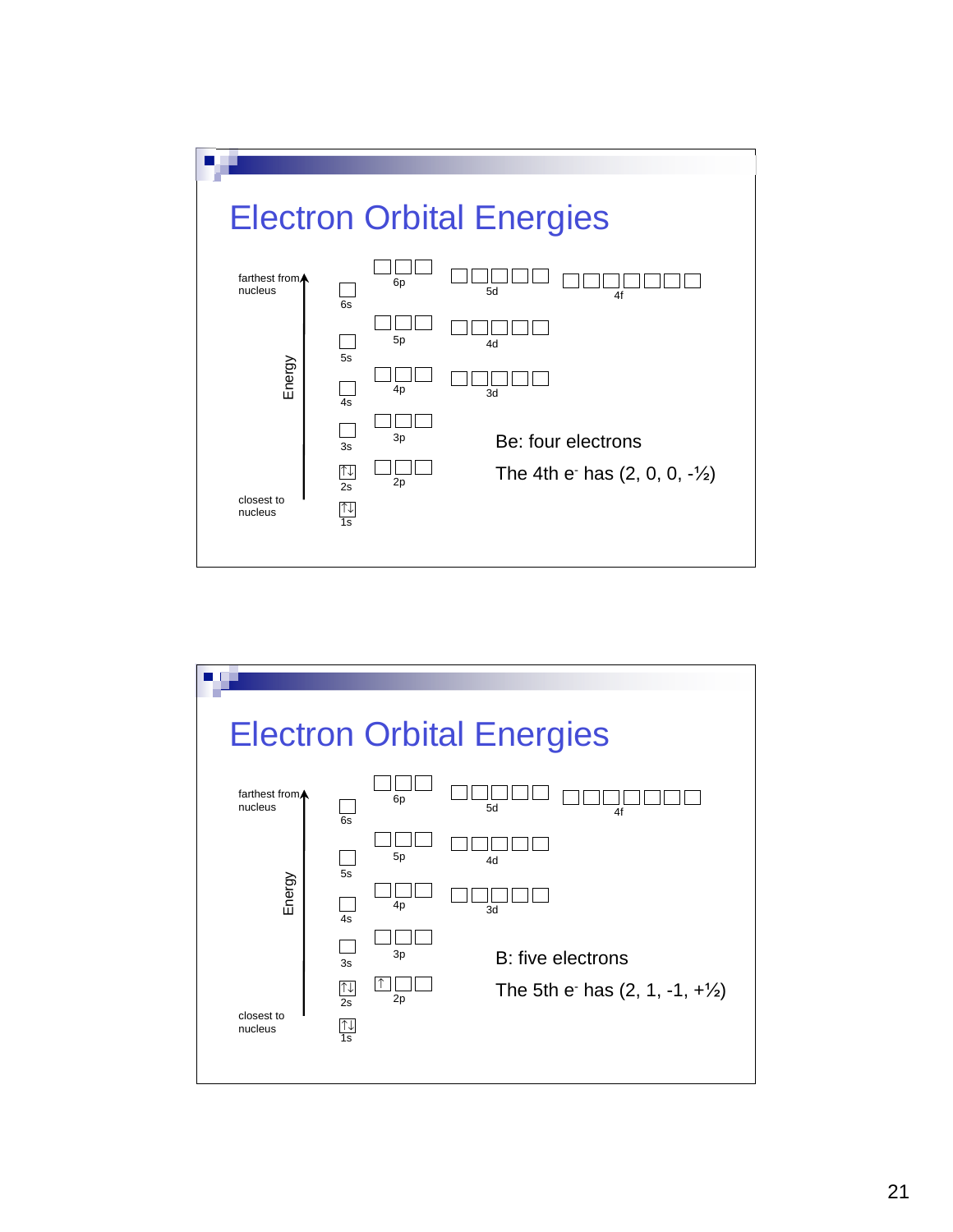

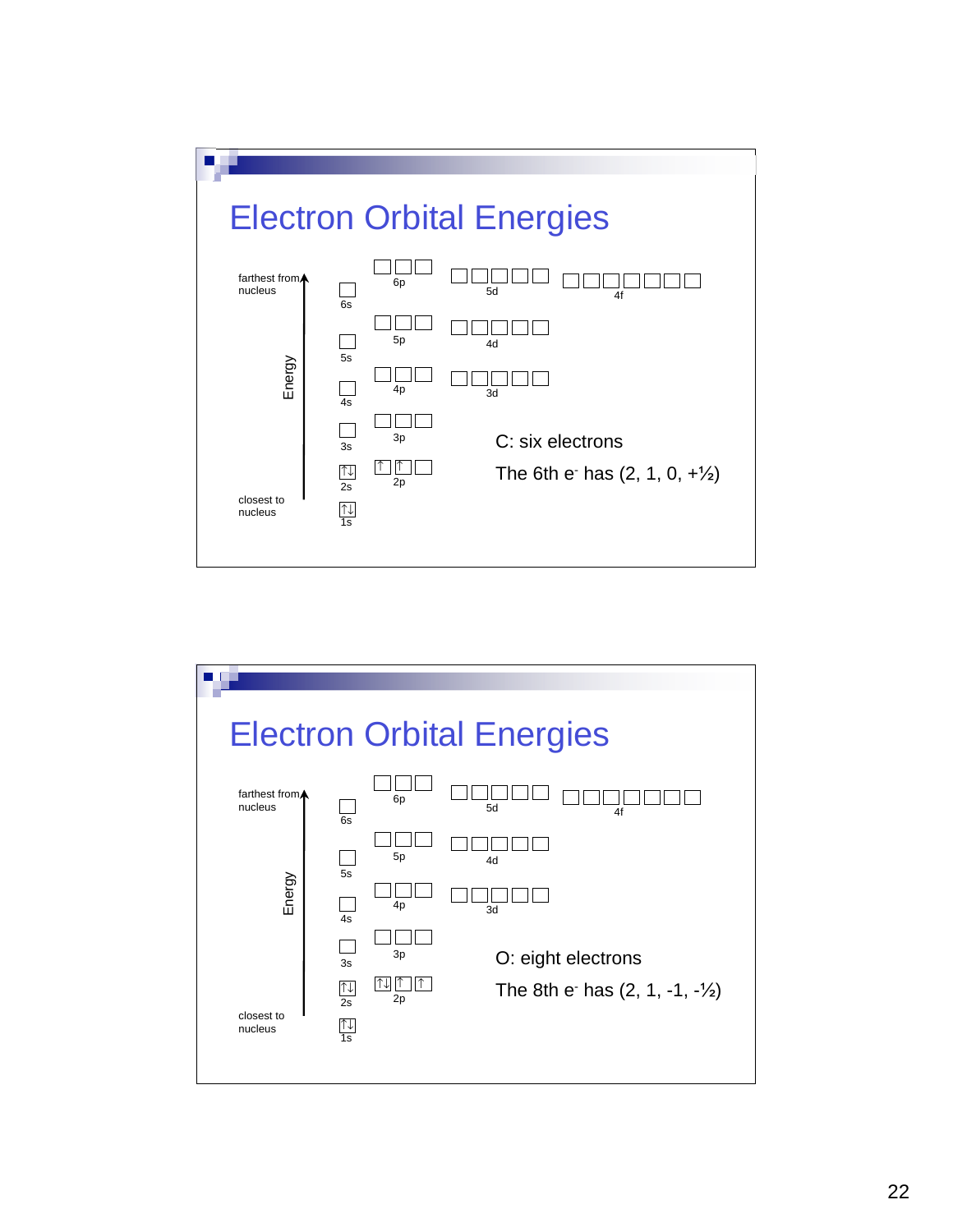

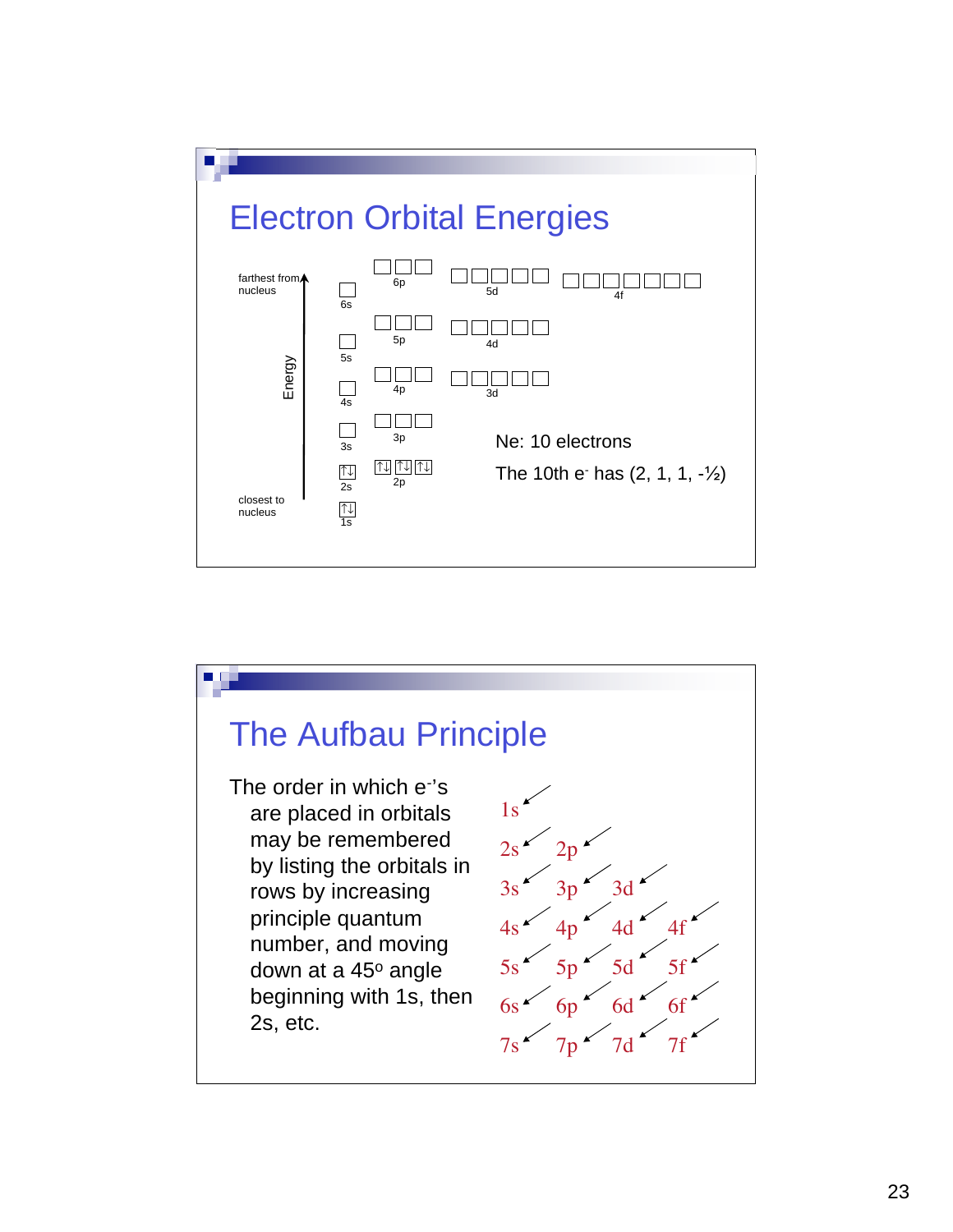

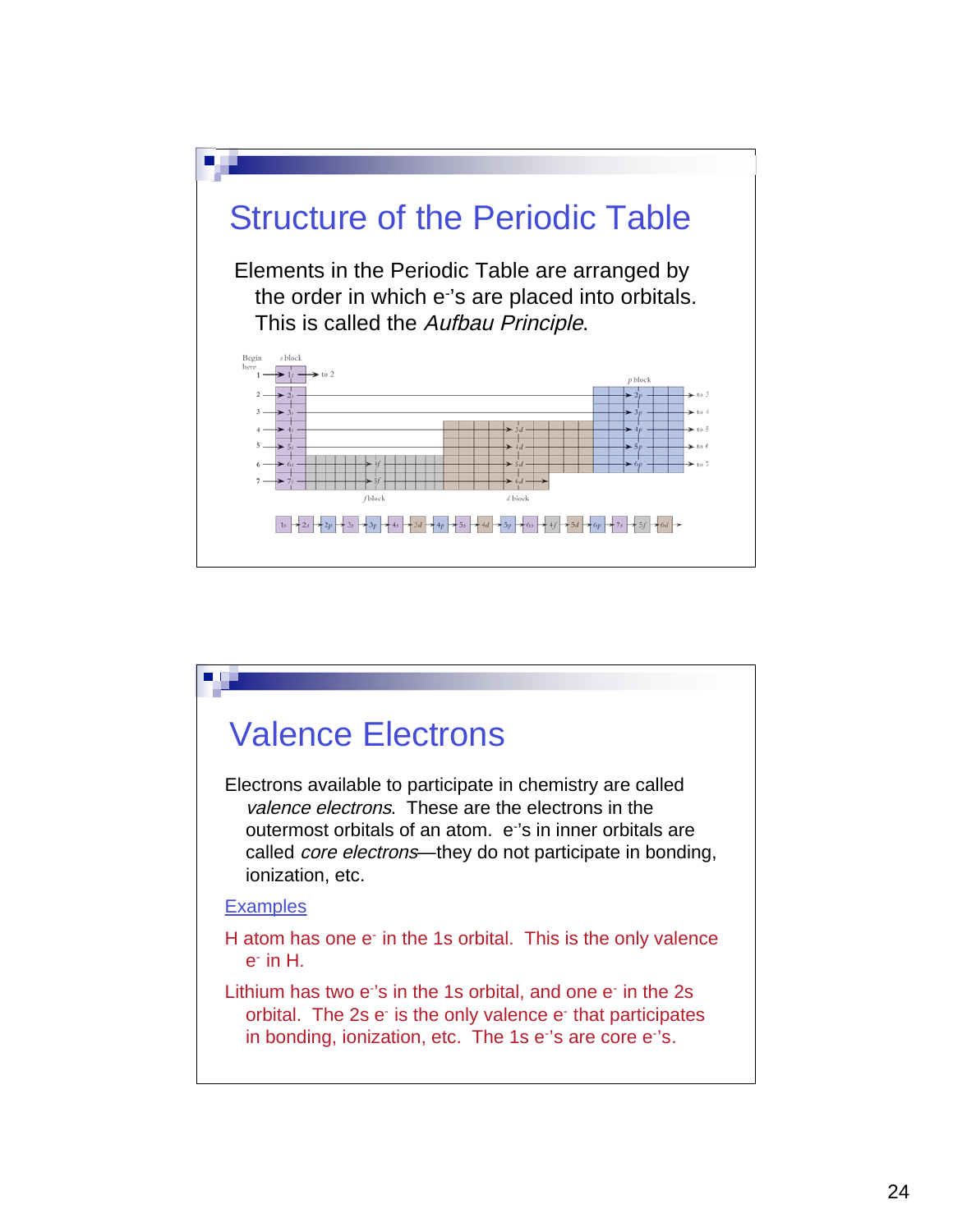

# Valence Electrons

#### **Exceptions**

Because energies of the ns and (n-1)d orbitals are nearly equal (degenerate), the (n-1)d e's also participate in bonding: you get compounds such as TiCl<sub>4</sub> and TiO<sub>2</sub> instead of TiCl<sub>2</sub> or TiO.

Valence e's are all those e's of highest principle quantum number plus any e- 's in partially filled d and f orbitals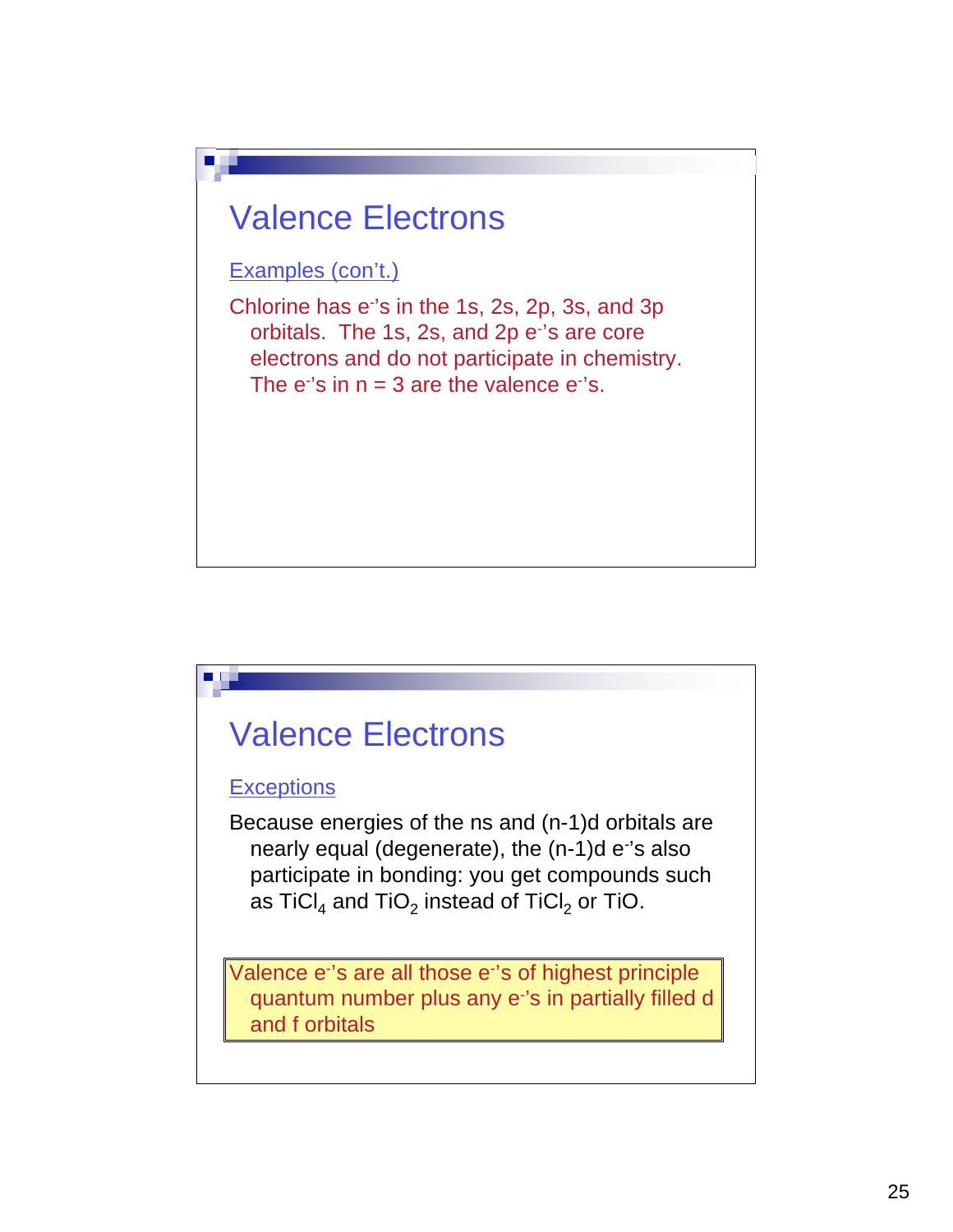

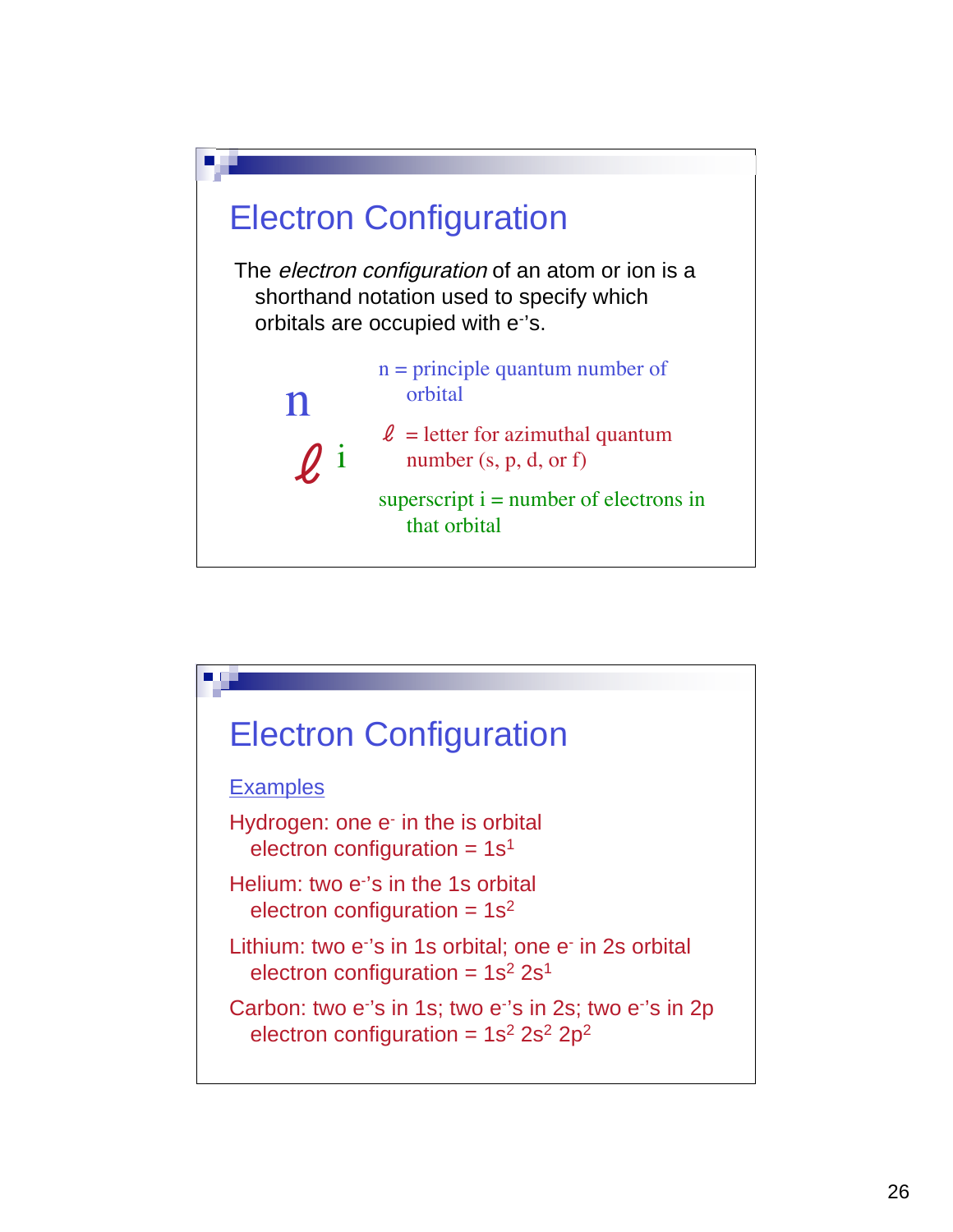

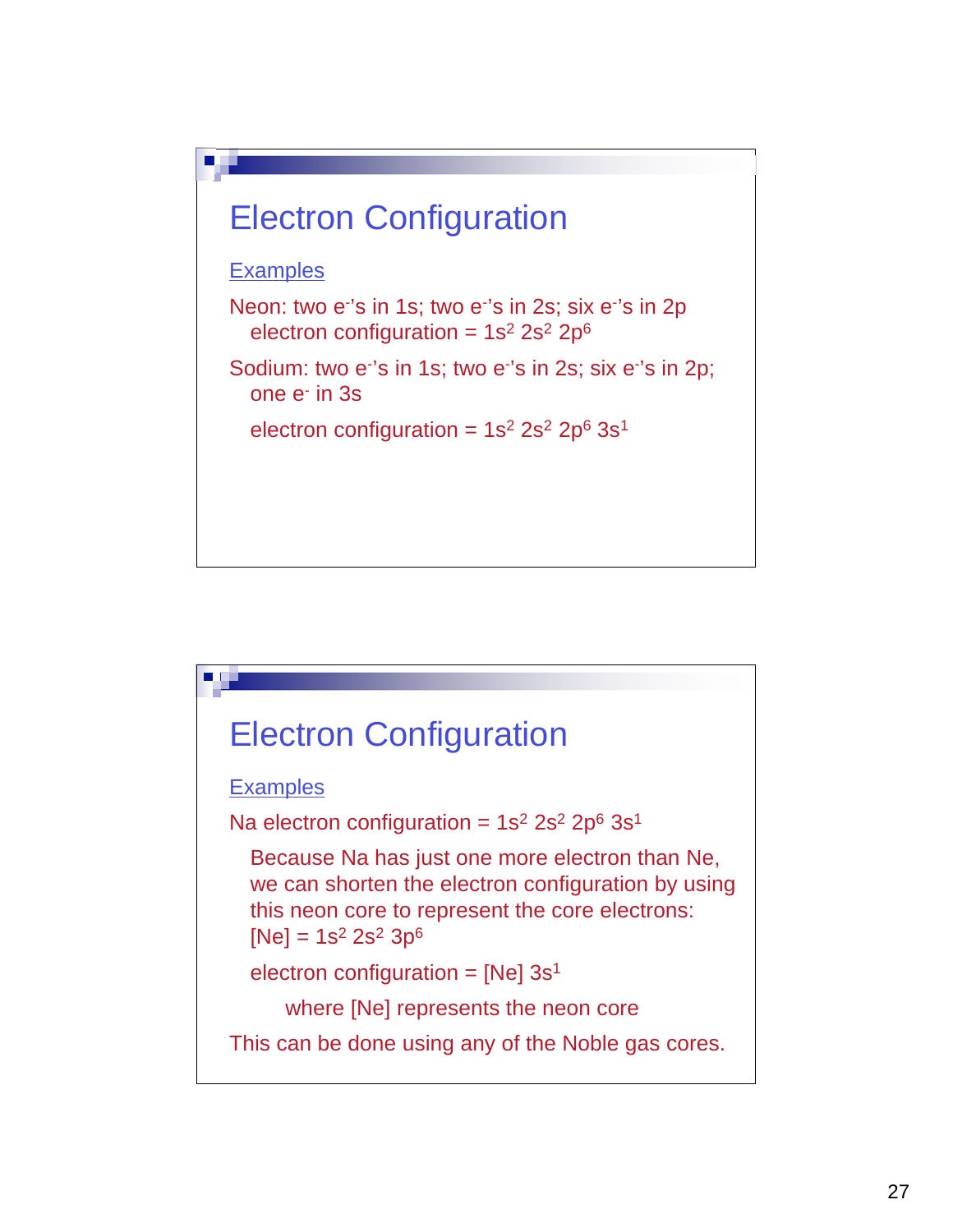

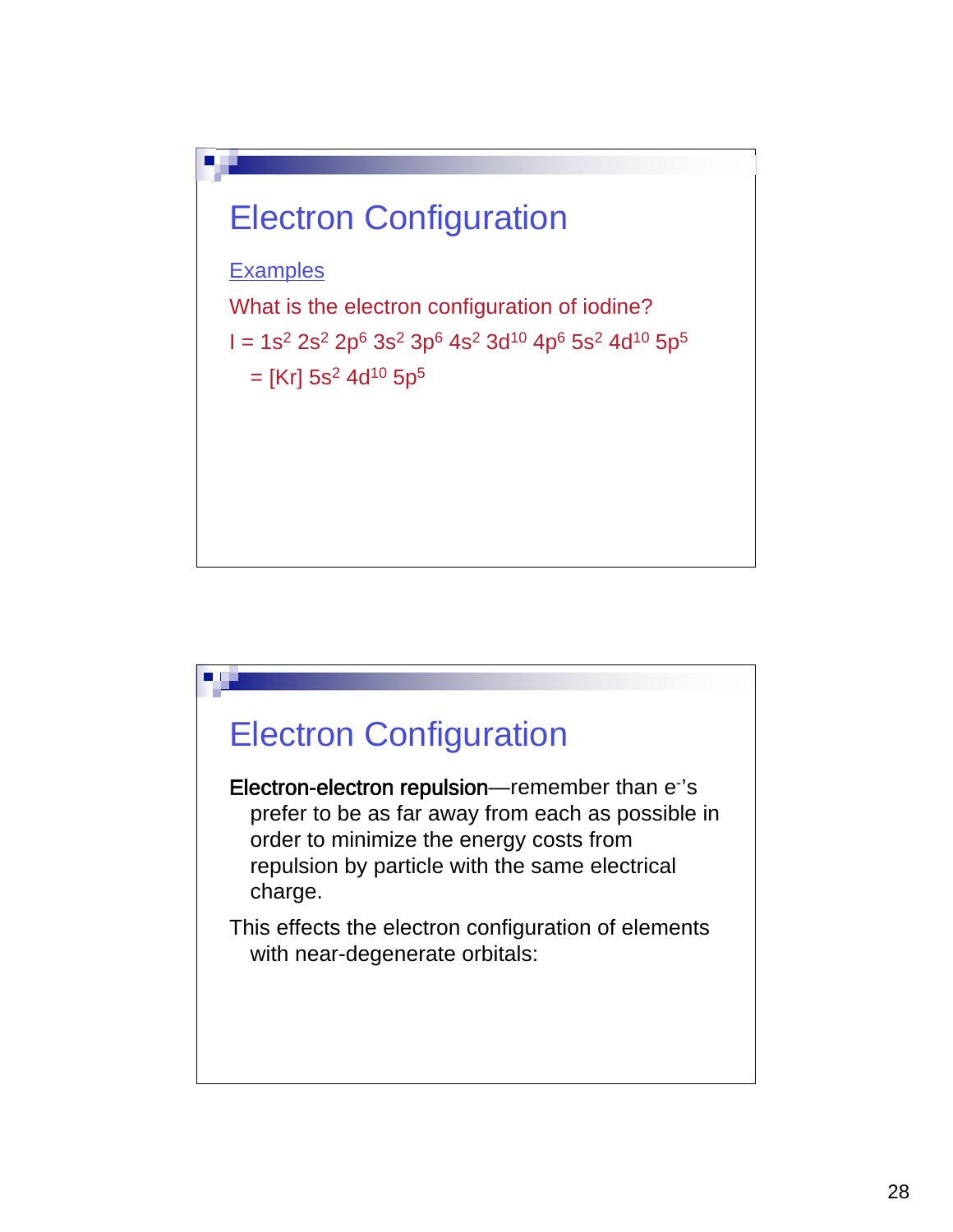

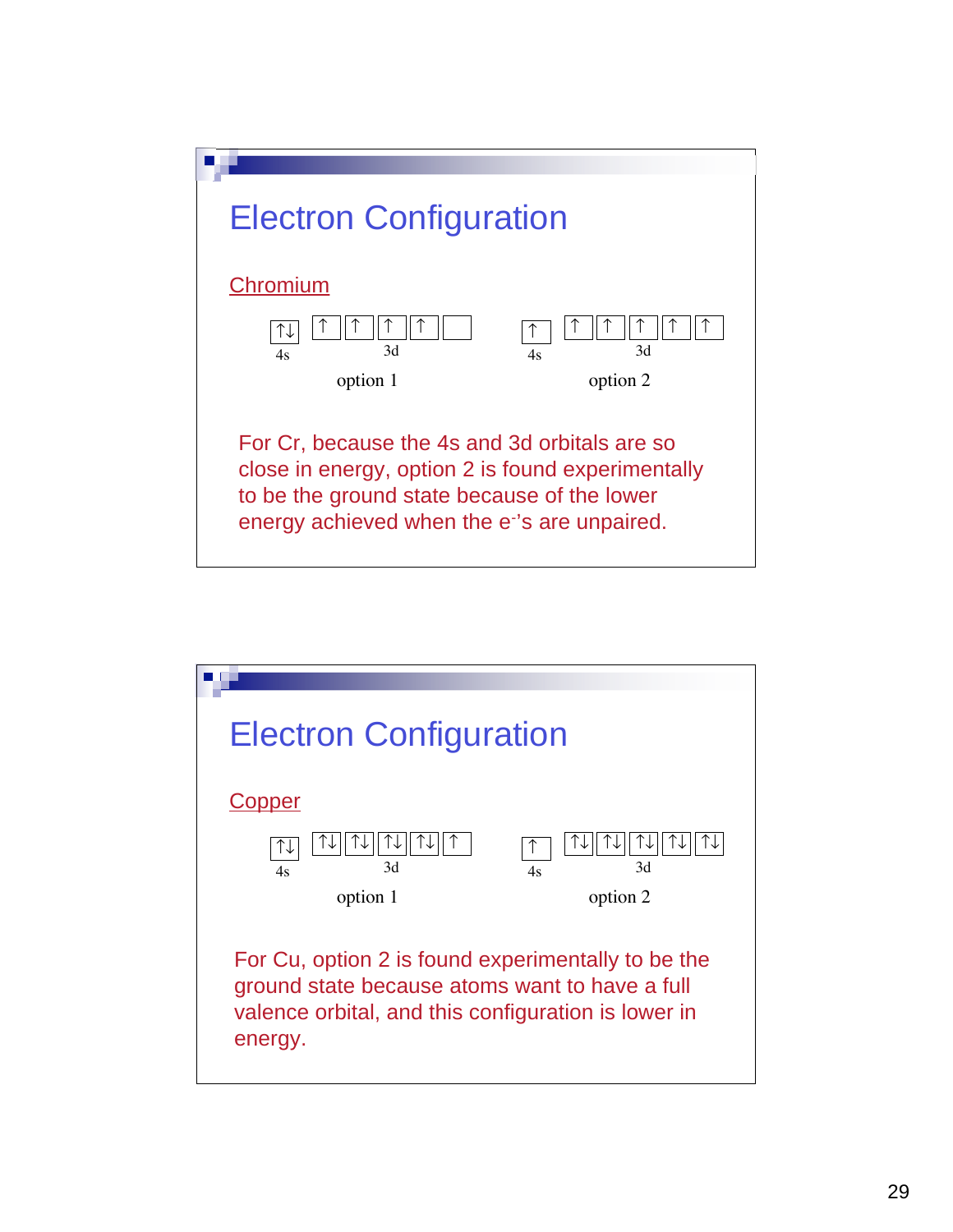

- When the electrons in an atom are in the lowest possible energy configuration of orbitals, the atom is in its *ground state*—the ground state of any system represents the lowest energy available for the system.
- If an electron is promoted to a higher orbital, it is in an *excited state*—an excited state represents some energy state higher than the ground state.

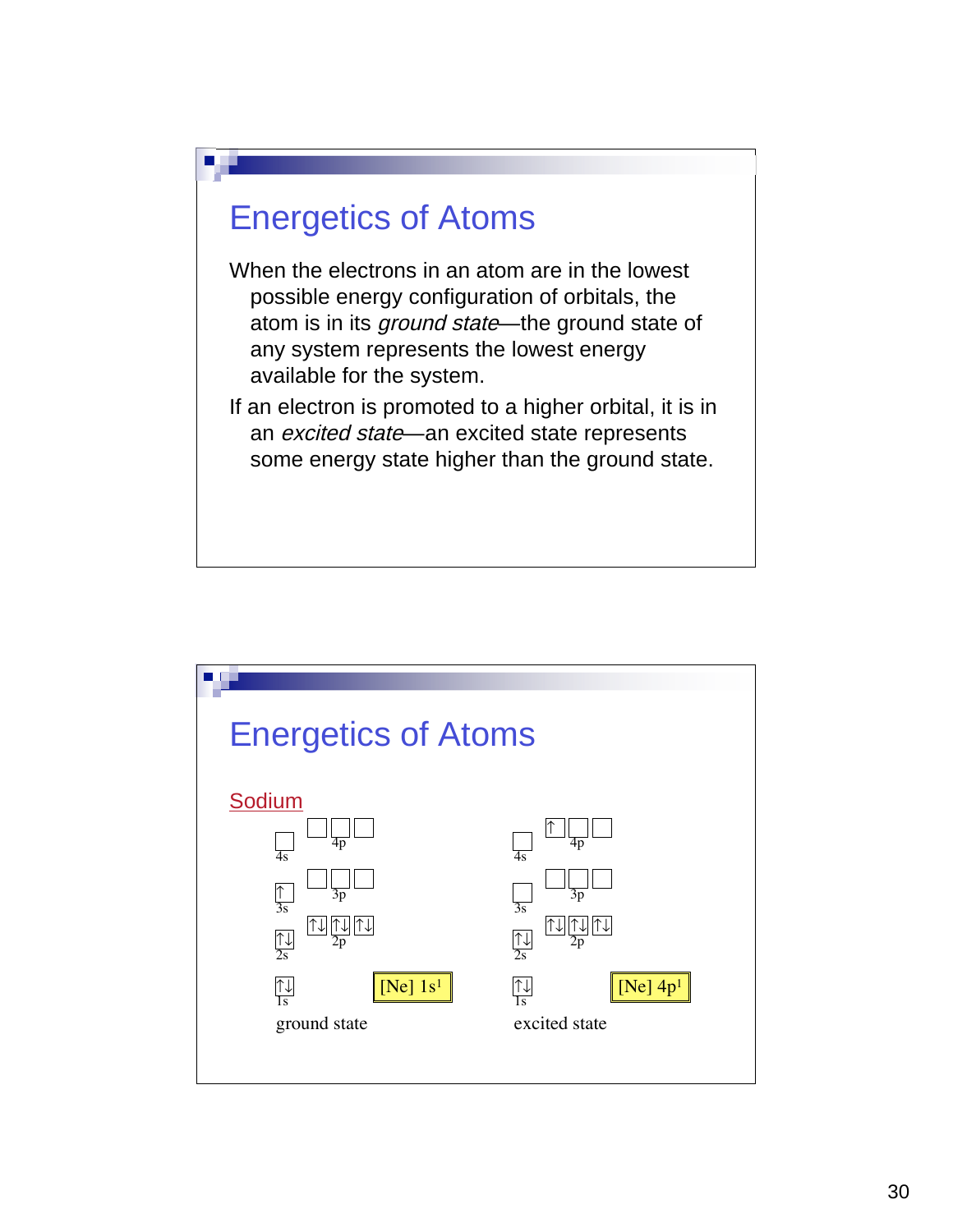

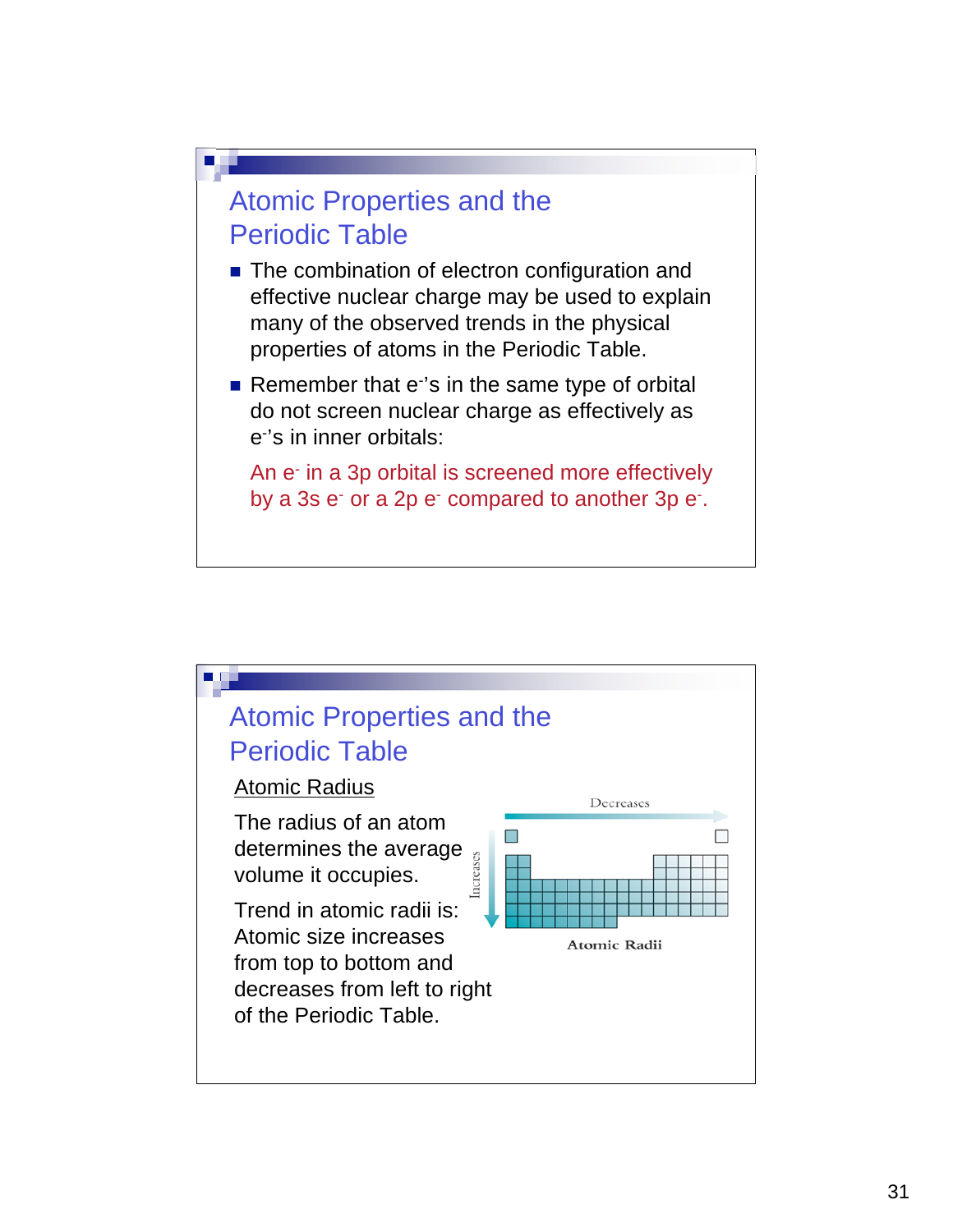

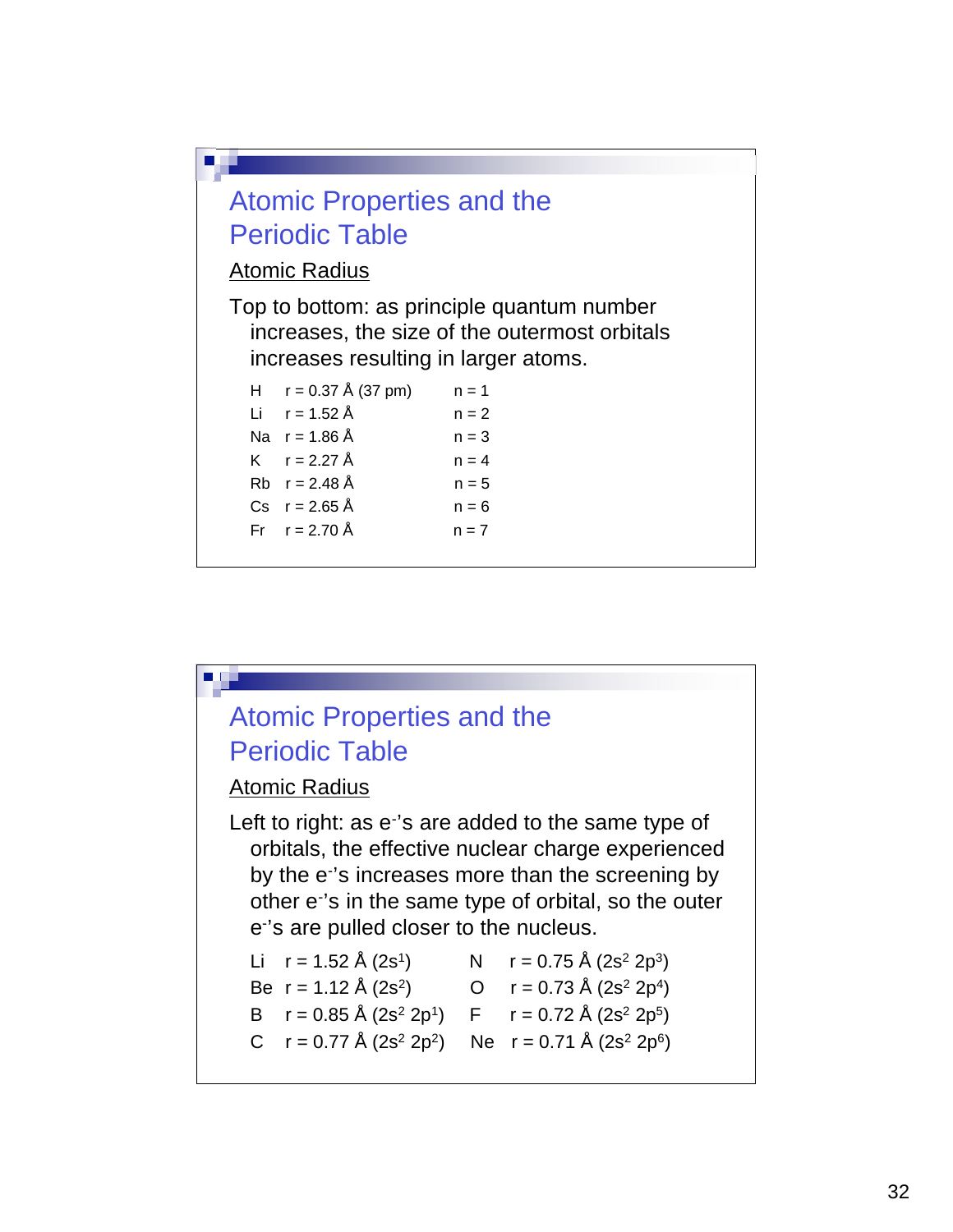

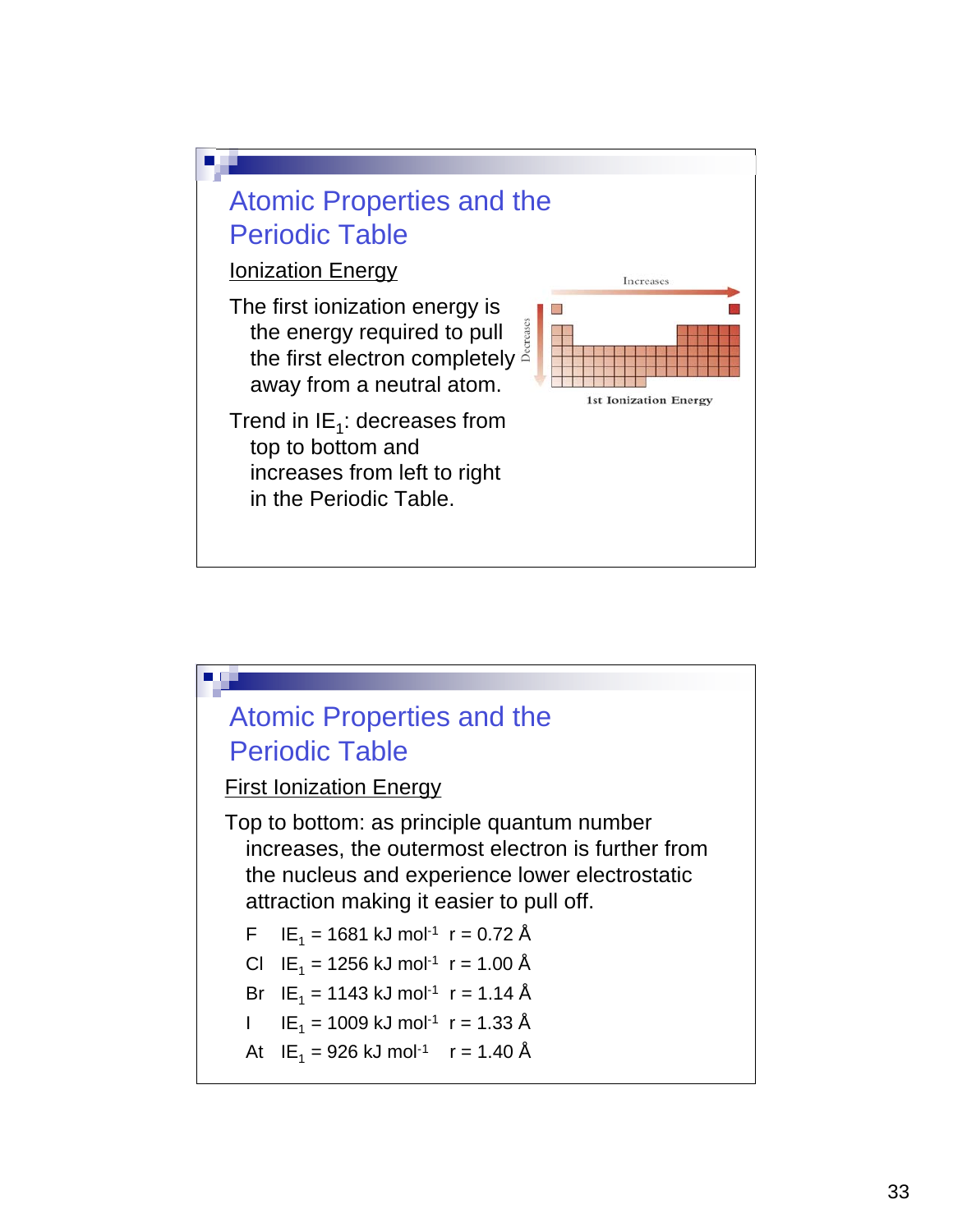

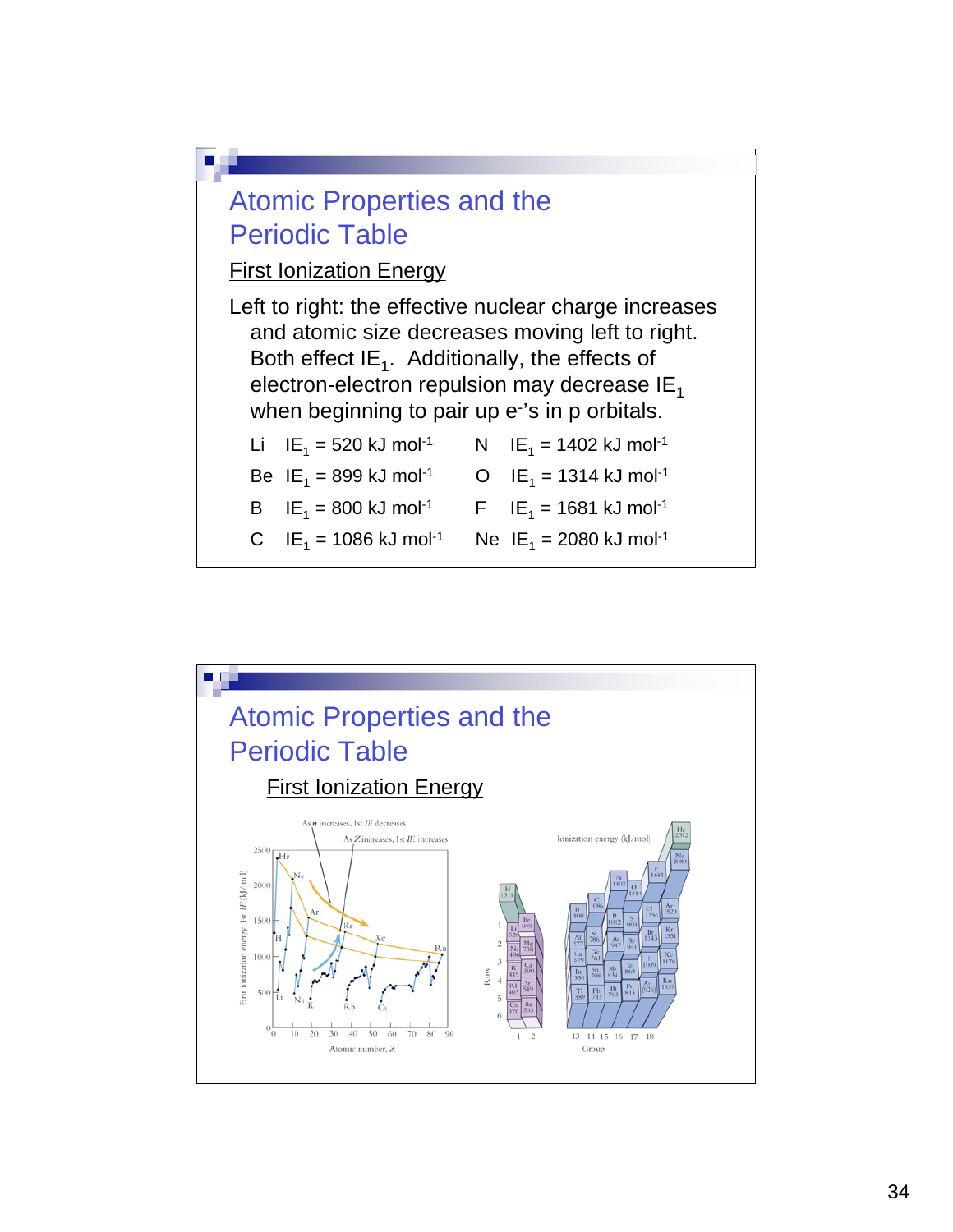